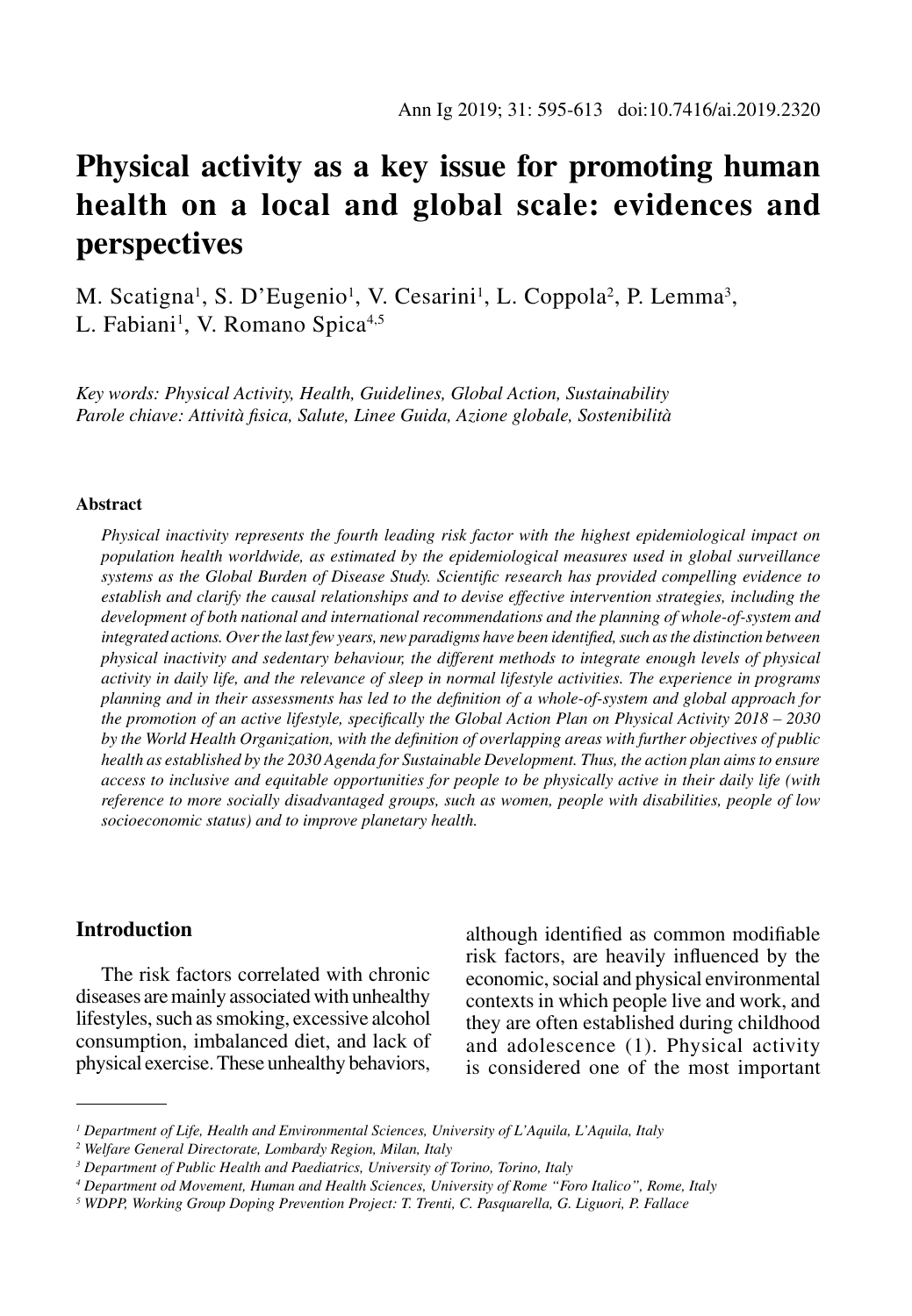protective factors in the prevention of the major Non-Communicable Diseases (NCDs).

In 1953, The Lancet journal published a seminal study by the epidemiologist Jerry Morris and colleagues on the associations between physical activity and the risk of coronary heart disease (2). In 1994, Morris described physical activity as the 'the best buy' in public health (3). In 2012, an international team of experts released its first series on physical activity, Lancet Series: "Physical Activity 2012" (4) with the aim to draw global attention on physical inactivity, which is as important a modifiable risk factor for chronic diseases as obesity and tobacco, in the prevention of chronic degenerative diseases (5). Subsequently, strong evidence showed the pandemic of physical inactivity and the need for major global efforts to counteract this problem for public health (6). In their editorial, Das & Horton stated that "Physical activity is a neglected dimension of prevention and intervention worldwide, especially in low-income and middle-income countries" (7). In 2016, the second Lancet Series: Physical Activity 2016: Progress and Challanges' presented an update of the field, with a focus on low-income and middleincome countries (8). The research carried out by the scientific team who contributed to the publication of the two series led first to the Lancet Physical Activity Observatory and, in 2015, to the Global Observatory for Physical Activity (9), a working group within the Scientific Committee of the International Society for Physical Activity and Health (10) with epidemiological, scientific, practical goals, and with a global action plan.

After almost 70 years, the use of the scientific method for the development of tools for the observation and the analysis of the causal relationship between physical activity and health outcomes provided compelling evidence that regular physical activity has substantial benefits on health, and the advance of knowledge from the

Fifties thus far, as summarized in Figure 1, represents the scientific basis of the current action plans on physical activity promoted by national and international health institutions (11).

The aim of this article is to provide an update regarding the evidence and actions under way at different levels for the promotion of health through physical activity. We identified five key issues which are associated with the following objectives:

1. epidemiologic impact, measuring tools and evaluation systems;

2. new paradigms built upon recent evidence;

3. review of the recommendations for the population;

4. global and whole-of-system approach in the action plans for the promotion of an active lifestyle;

5. overlapping areas with other objectives of public health and sustainable development.

## *Key-issue 1. Epidemiologic impact ascribable to physical activity, measuring instruments and evaluation systems*

The epidemiologic impact of physical activity is assessed through different measures. In terms of population attributable fractions (i.e. the proportion of new cases of diseases in the population that would be averted following elimination of the exposures to a risk factor) in the first Lancet series physical inactivity was estimated to cause worldwide 6% of the burden of disease from coronary heart disease (ranging from 3.2% in southeast Asia to 7.8% in the eastern Mediterranean region), 7% (3.9–9.6%) of type 2 diabetes, 10% (5.6–14.1%) of breast cancer, and  $10\%$  (5.7–13.8%) of colon cancer. Moreover, inactivity is responsible for 9% of premature mortality (range 5.1–12.5%), or to cause more than 5 million deaths worldwide, which makes inactivity comparable to the established risk factors of smoking and obesity. The elimination of physical inactivity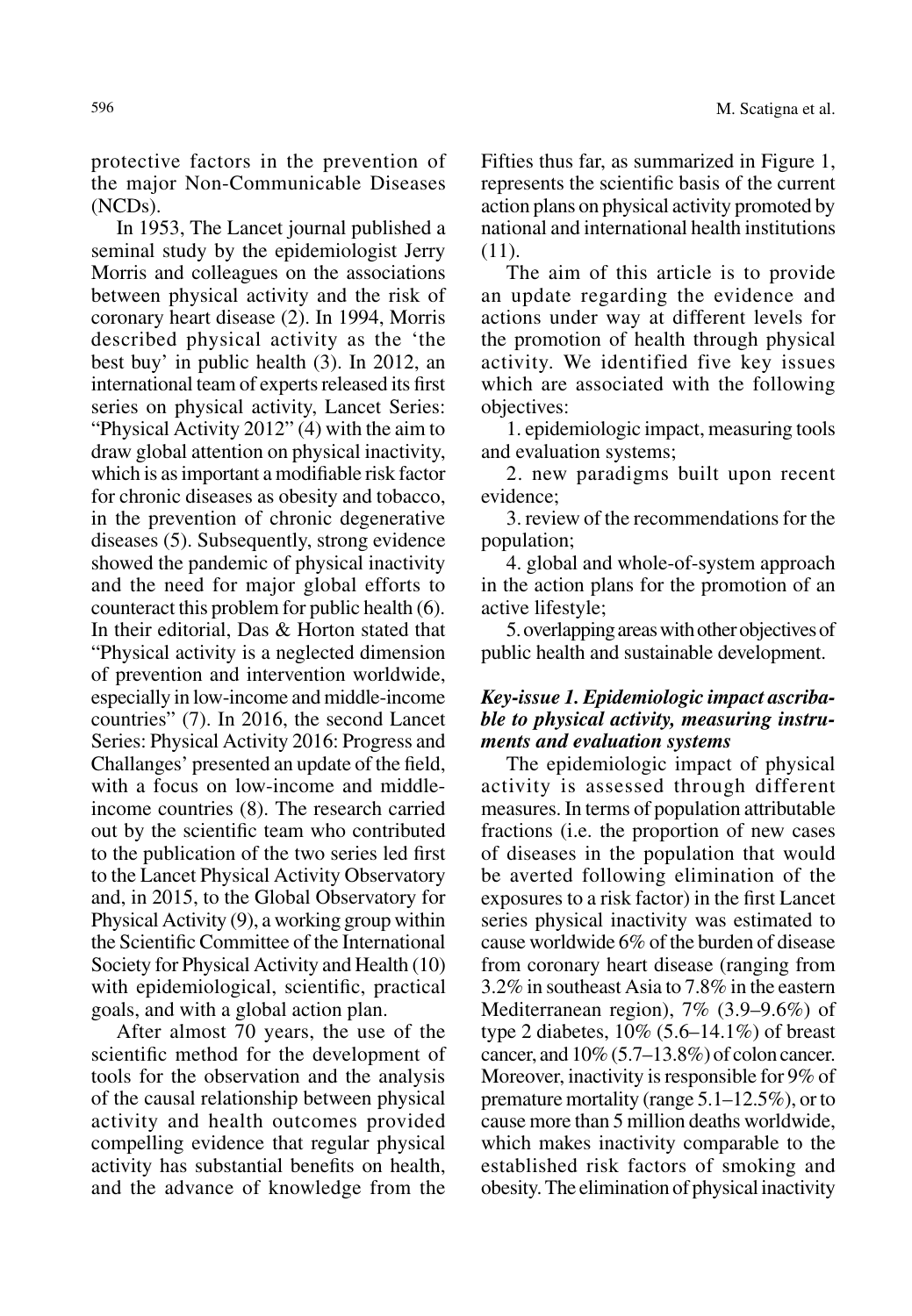



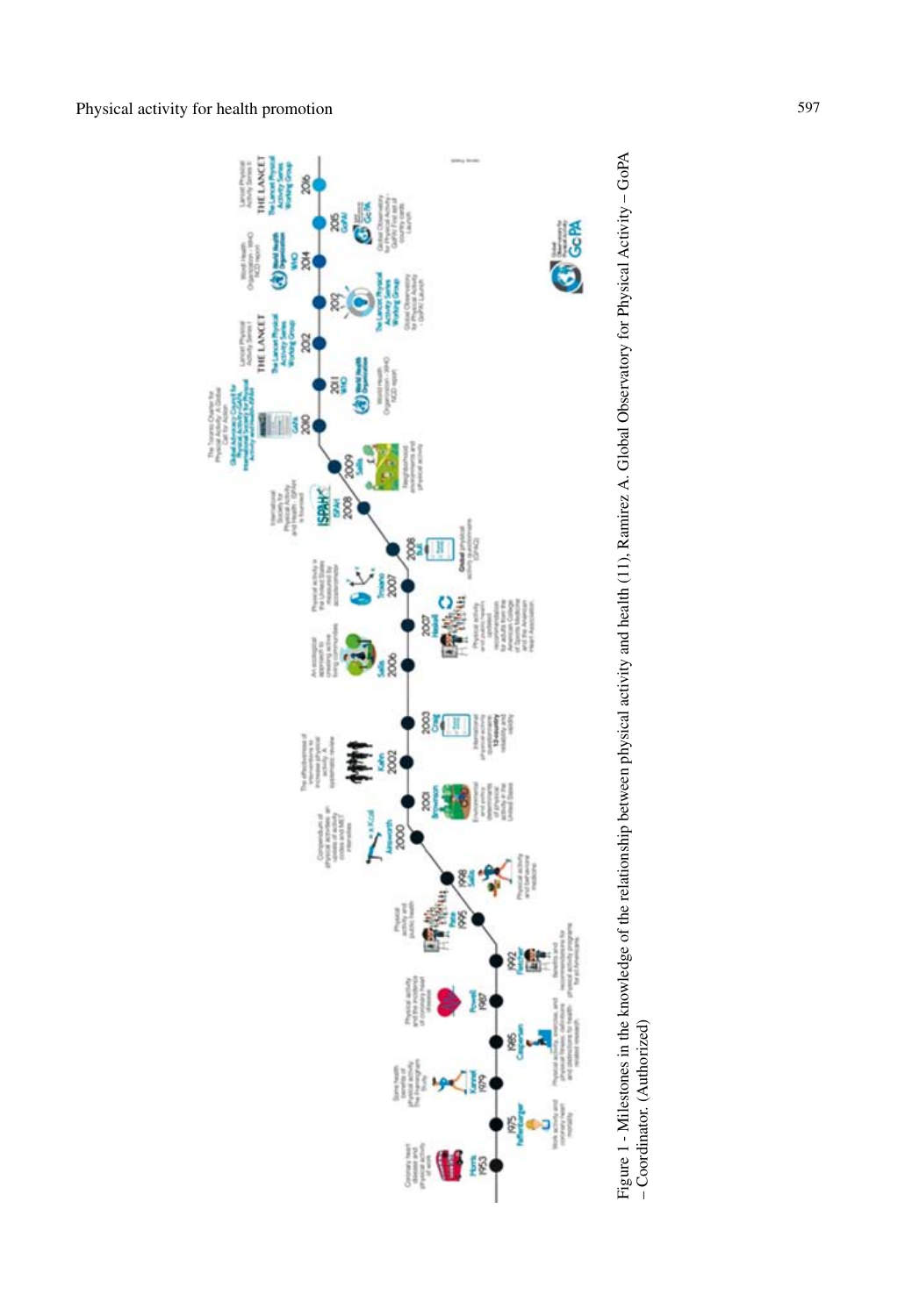would increase the life expectancy of the world population by 0.68 (range 0.41–0.95) years (5). Physical inactivity was included only in 2010 among the risk factors studied in the Global Burden of Disease Study (GBD), the most comprehensive worldwide observational epidemiological study to date. It describes mortality and morbidity from major diseases, injuries and risk factors for health at global, national and regional level (12) examining trends from 1990 to the present using standardized methods, such as the DALY, "Deaths and Disability-Adjusted Life Years", computed as the sum of years of life lived with disability [YLD] and years of life lost [YLL], attributable to the independent effect of each risk factor or group of factors. Physical inactivity has a major impact on five adverse health conditions. The data reported in the Global Burden of Disease Study 2017, estimated the following attributable burden of disease for Italy: ischemic heart disease (11.1% of total DALYs in men and 12.8% of the total DALYs in women); ischemic stroke (5.6%) of total DALYs in men and 6.8% of total DALYs in women); type 2 diabetes  $(3.4\%$ of total DALYs in men and 3.6% of total DALYs in women); colon cancer (3.9% of total DALYs in men and 4.2% of total DALYs in women); breast cancer (2.0%) of total DALYs) (13).The 34.5% of Italian adult population is reported to be inactive (14). Thus, Italy results to have a greater percentage compared to the world estimate of 27.5% as reported in one of the most comprehensive studies conducted through a pooled analysis from 358 surveys across 168 countries (15). Global prevalence of insufficient physical activity showed a relevant gender gap in most of the surveyed countries, with women being less active than men, as also highlighted for the Italian population: 36.4 % vs 32.5% (14). Moreover, a strong gradient was recorded with respect to the national median income: in high-income countries the prevalence of insufficient activity is more than twice as in low-income countries (15).

In the last two decades, the progress made in physical activity surveillance have been pivotal for the development, the implementation, and the assessment of local national and global action plans, also due to the adoption of standardized self-report tools such as the International Physical Activity Questionnaire and the Global Physical Activity Questionnaire proposed by the World Health Organization and used in the global surveillance and prevention of chronic diseases (16). The next steps should involve the use of objective assessment tools, such as accelerometers, emerging technologies and innovative data collection systems, such as the mobile apps, as already used by the in U.S. National Health and Nutrition Examination Survey (17). Additionally, further measurements should be taken into consideration for the assessment of other elements of physical activity, such as muscular strengthening and balance activities in compliance with the new recommendations for the population (18, 19). A 'comprehensive' surveillance should also include indicators for the macro-level determinants such as the government support, the national policies, the infrastructures for physical activity. In December 2015, the Global Observatory for Physical Activity – GoPA! published the first Almanac which included the so-called 'country cards' for 139 countries (representing 64% of world's countries), with a novel global approach to the observation of the current state of physical activity, including the surveillance data, but also the public health policies and the research activity conducted in each country, with the aim to compare the different status of physical activity for each country of the world through standardized assessment methods. Figure 2 summarizes the Italian GoPA indicators for the year 2013 (11, 20). 'Global' surveillance systems like the Global Observatory for Physical Activity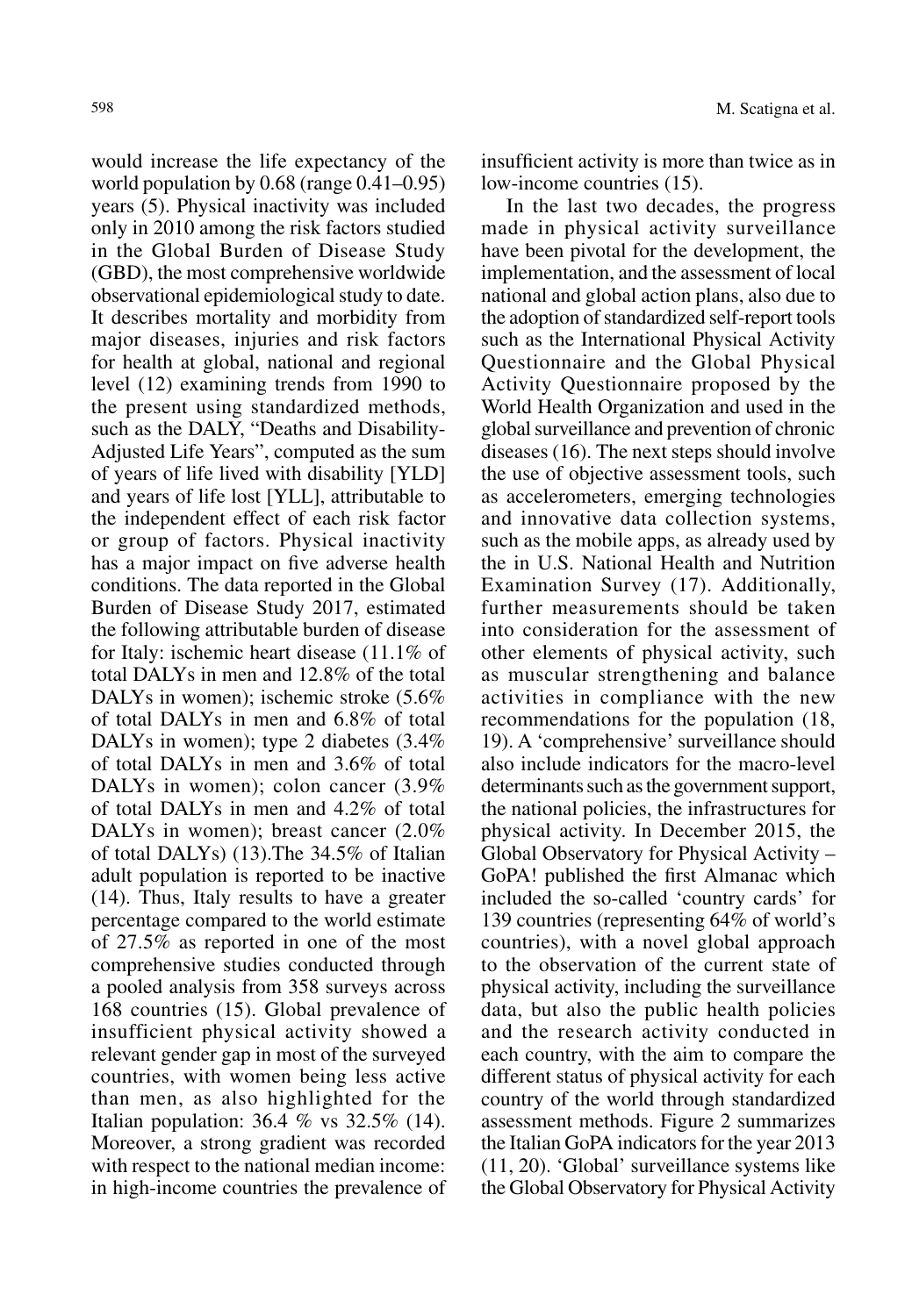

Figure 2 - Country card of Italian Physical Activity [GoPA, 2016; Mannocci et al, 2016] (11, 20), Ramirez A. Global Observatory for Physical Activity – GoPA – Coordinator. (Authorized).

– GoP represents an important advance towards systems that deliver and support the actions to reverse the pandemic of physical inactivity (18).

## *Key issue 2. New paradigms built upon the most recent evidence*

The risk profile of a person with respect to the 'physical activity' factor is difficult to be defined since it is the determinant of a complex matrix of behaviors within an environmental, physical and social context, each having a set of correlated explicative factors. Moreover, the 'physical activity' construct can be operationalized in different dimensions: domain (leisure, sports, work, at home, transport); type (i.e. spontaneous, organized); amount or volume established by intensity (light, moderate, vigorous); by frequency and duration; by the exercise physiology/metabolism (aerobic, anaerobic); by the fitness health-related component (aerobic capacity, muscular strength, balance, flexibility) and regularity (e.g. more days per week).

'Physical activity' was originally defined by Caspersen in 1985, amongst the first epidemiologist to distinguish the concepts of 'physical activity', 'physical exercise' and 'physical fitness' (21). Scientific paradigms in this field have been revised and new guidelines and interventions have been developed with some important novelties, as described below.

# *2.1. 'Inactive' behaviour and 'sedentary' behaviour*

The term 'sedentary' has been and is still used in different contexts and with different interpretations. In 2012, the Sedentary Behavior Research Network proposed a distinct definition of behaviors aimed at clarifying differences between sedentary behavior and physical inactivity (22):

- Sedentary Behavior involves activities characterized by low energy expenditure (at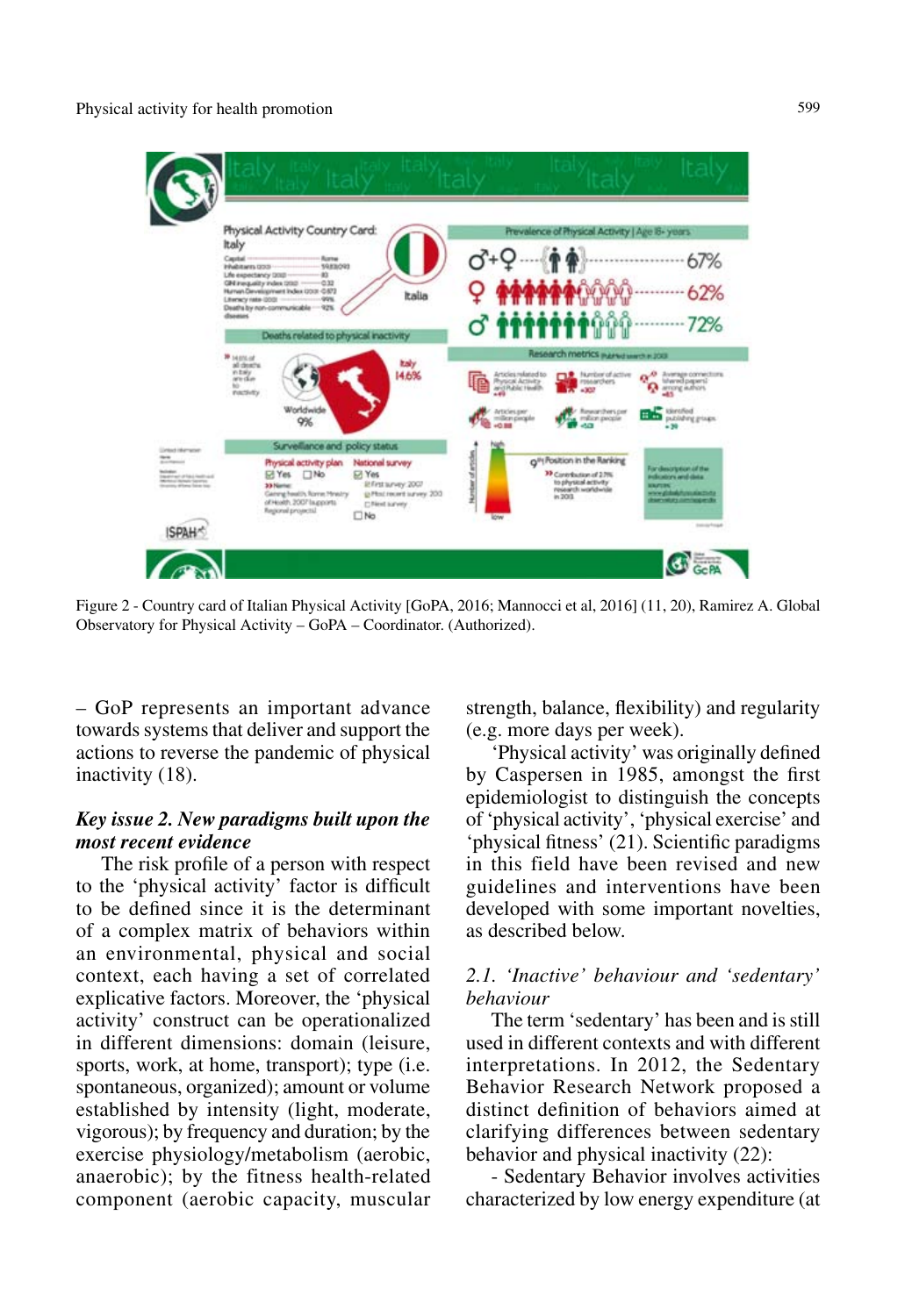the level of 1.0–1.5 metabolic equivalent units - METs) performed in a sitting or supine position (e.g. TV viewing, computer use, reading, working, etc., while sitting). Under this definition, any activity done while standing (except those cases where individuals are absolutely motionless) is classified as 'non-sedentary'. Thus, an individual can be defined as 'sedentary' if he performs several tasks which are actually sedentary. Sitting behavior is considered a marker of the 'sedentary' profile.

- Inactive Behavior is characterized by an insufficient level of moderate- to vigorousintensity physical activity (Moderate to Vigorous Physical Activity, MVPA). Several experimental studies focused on programs of physical exercise involve a 'sedentary control group' or they define the participants in a study as recruited from a 'sedentary population' simply because they do not reach the recommended MVPA thresholds without actually measuring their sedentary behaviors (22).

Thus, an individual may be physically active and meet the physical activity recommendations by age groups, although they spend longer sitting bouts during the day (in the workplace, during leisure, commuting). The most recent literature has demonstrated that sedentary behavior represents an independent risk factor for adverse health outcomes (overall mortality, cardiovascular disease, type 2 diabetes, colon, endometrial and lung cancer), with different levels of evidence. Multivariate analyses revealed that the specific effect of sedentary behaviour is moderated by the individual level of physical activity or other determinants, in particular, the weight status (23). Overall, the literature supports the statement that "the sedentary behavior is a paradigm in its own right" (24). Furthermore, associations between sedentary behaviors and different health outcomes during early childhood development (under 5 years old) have been reported, including

600 M. Scatigna et al.

high levels of adiposity, motor and cognitive skill developmental delays, and adverse psychosocial health outcomes (25).

## *2.2. Sleep, physical activity and health*

Over the last few years, studies have focused their attention on the length and quality of sleep as a determinant of physical and mental health considered in association with physical activity levels. Recommendations for sleeping are already included in the guidelines for the early childhood, while they will be included in those for the adult/elderly population under revision by WHO. Strong evidences have demonstrated that both regular physical activity and acute bouts of moderate-tovigorous physical activity have positive effects on sleep in adult population, also among those who suffer from sleep disorders including insomnia and obstructive sleep apnea. Moderate evidence suggests that an increase in physical activity duration (both regular and acute) also produces better sleep quality scores both in males and females, across different age groups, with the exception of the sleep onset latency (defined as the amount of time elapsed between sleep onset and the first episode of REM sleep), which significantly decreases with age  $(23)$ .

Compelling evidence has suggested that a shorter sleep duration in early childhood (under 5 years old) is associated with higher levels of adiposity, with adverse regulation of emotion and cognitive development; sedentary screen time was found to be associated with worse sleep quality; conversely, active play and levels of moderate-to-vigorous physical activity predicted longer sleep duration and sleep quality (25).

# *2.3. Dose, type and distribution of the physical activity*

Some fundamental characteristics can be recognized in the relationship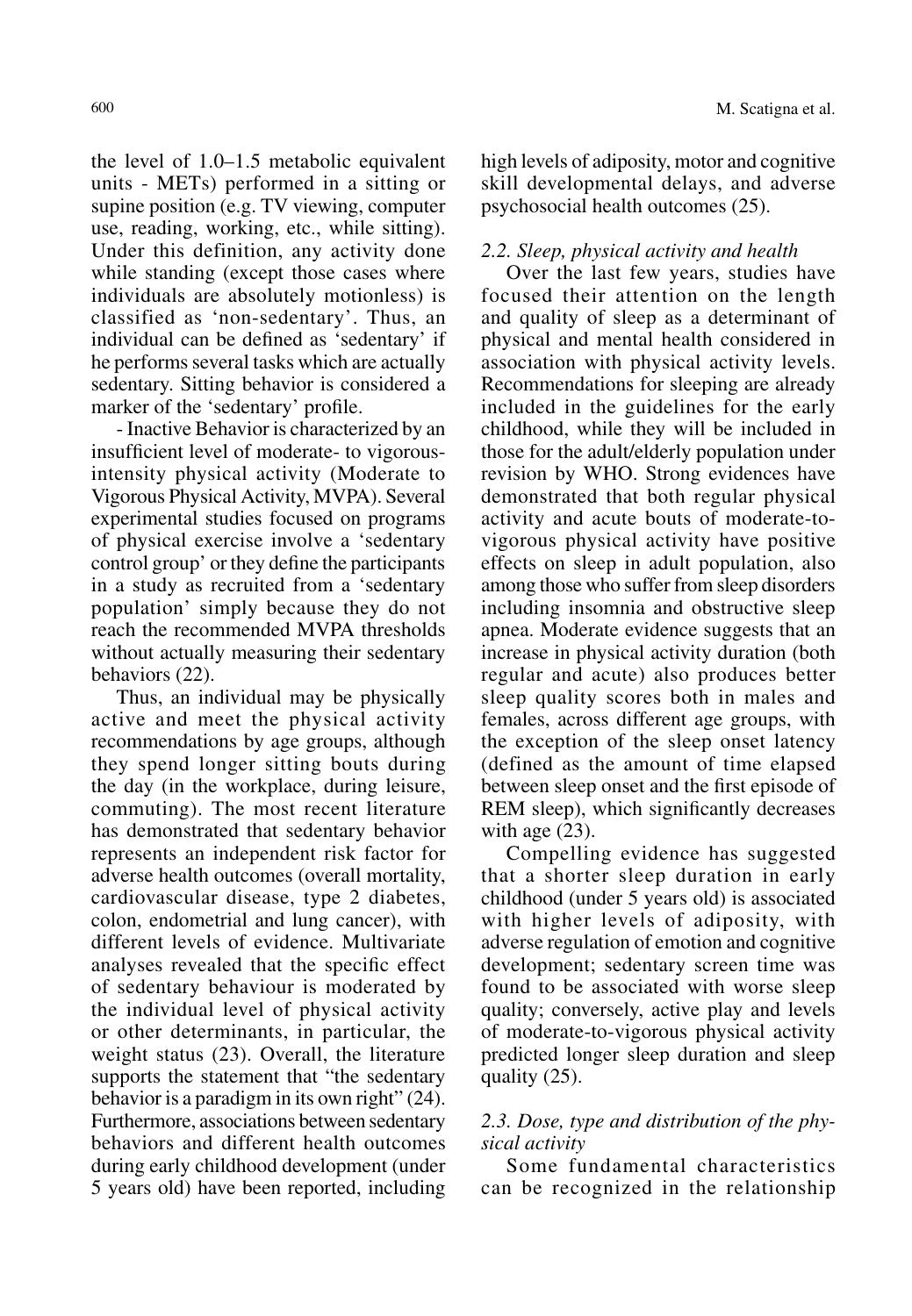between physical activity and health for the definition of recommendations, although this relationship may vary based on the type of activity, on the outcomes, and on the population target: the dose-response relationship is curvilinear (not rectilinear) with an initial steep slope, which suggests that the initial increases in the volume of physical activity, moving from 'physical inactivity' to moderate levels of activity below the threshold of current guidelines, correspond to significant decreases in the risk of diseases (in other words, "doing any physical activity is better than doing none"); additionally, there is no higher threshold, although the increase in benefits gradually diminishes; in fact, the risk of damages (trauma and injuries, upper respiratory infections, etc.) increases in those who, for example, do more than two hours of vigorousintensity physical activity on almost every days of the week (i.e. > 5000 MET minutes per week). The current international and national guidelines suggested that the recommended amount of physical activity for adults and the elderly (defined as 'volume of physical activity', determined by the three components of activity: frequency, duration, and intensity) should be in the range of 500 to 1,000 MET-minutes per week, which can be achieved by doing 150 to 300 minutes of moderate intensity physical activity, or 75 to 150 minutes of vigorous intensity physical activity, or an equivalent combination of both moderate and vigorous activities, each week. The latest international revisions of the national guidelines in various countries (mainly, Australia, USA, Great Britain) have confirmed this paradigm, but they have also highlighted recommendations about potential changes and updates to the current physical activity guidelines based on published international evidence reviews of physical activity, in particular there is now evidence that:

- light physical intensity activity (LPA) may confer substantial benefits (reducing the risk of premature mortality, of the incidence of cardiovascular conditions and of type 2 diabetes (23, 26);

- the duration of any physical activity bouts can be accumulated, even if each bout is less than 10 minutes, as any physical activity bout contributes to the total volume of activity to gain health benefits (23, 26). The minimum bout length was introduced in the previous physical activity guidelines, and it is present in the current WHO guidelines (27);

- physical activity to increase muscle strength in the upper and lower body, and balance training are strongly associated with positive effects on physical and mental health (in particular, anxiety and depression); there is also evidence that one session per week of resistance training may result in meaningful health benefits, in all age groups, and in particular in older adults (26);

- at this stage there is no evidence to determine whether recommendations for physical activity should differ according to sex and ethnicity, although most of the evidence underlying the association between physical activity and health has been derived from studies of male population (26);

- adults with disabilities reported a positive association between physical activity and cardiorespiratory fitness, muscle strength, disease risk prevention, cognitive function, and overall wellbeing (28).

## *2.4 New evidence on health and wellbeing outcomes*

During the last few years, a great deal of new evidence has been accumulated which led to the strengthening of the causal relationships and in particular evidence suggests the protective effect of physical activity on types of cancer other than breast and colon, such as bladder, endometrial, esophagus, kidney, lung and stomach cancer; the benefits on maternal health, such as the prevention of excess gestational weight gain and gestational diabetes, and post-partum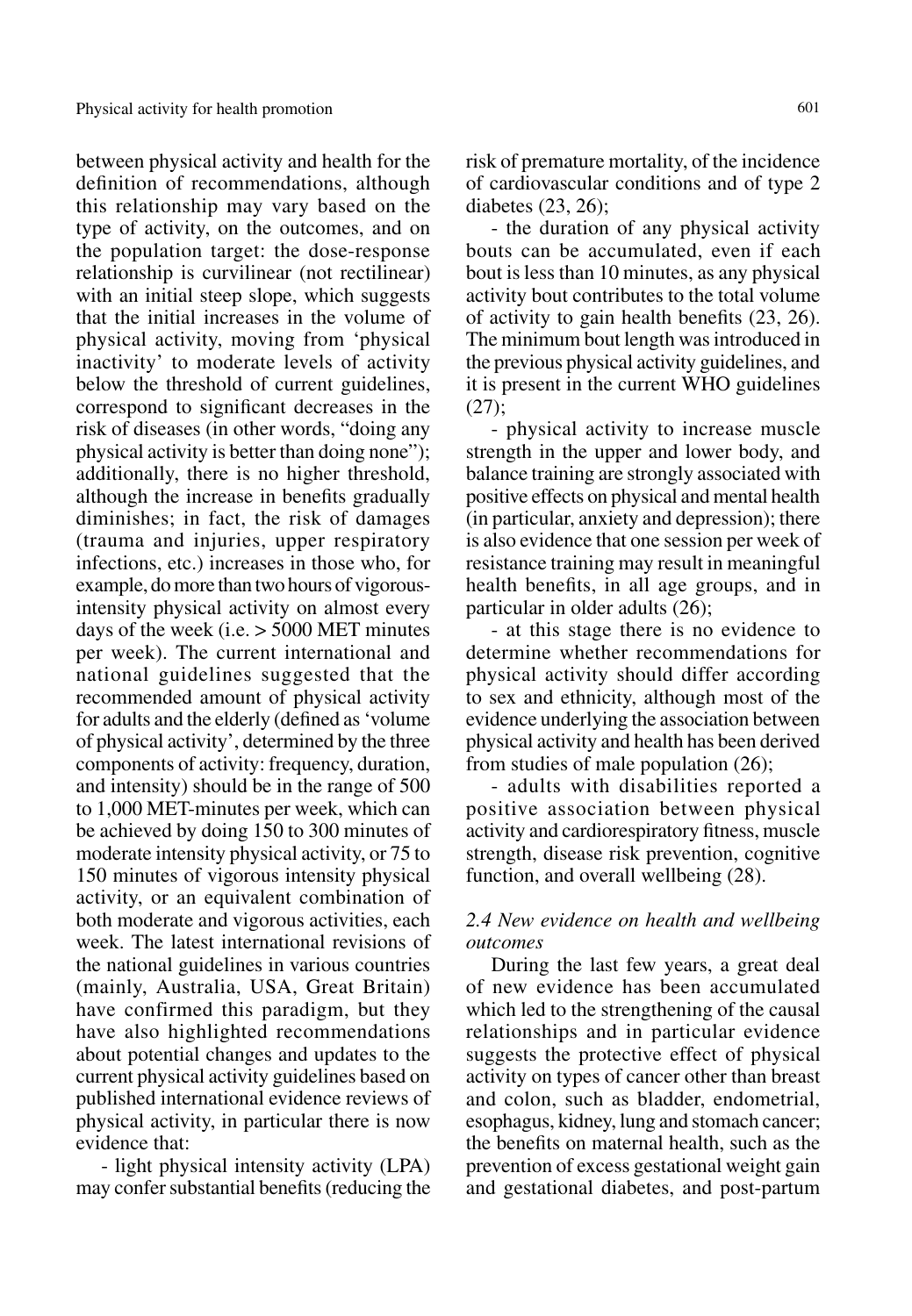depression; reduced risk of dementia and improvement in the cognitive function in late adulthood and in the elderly; reduced risk of falls and injuries in the elderly; reduced risk of anxiety and depression and reduced symptoms in individuals diagnosed with an anxiety disorder; prevention of weight gain; positive effects during early childhood (3-5 years) in terms of reduced risk of overweight and childhood obesity and bone strengthening; improvement in the quality of life and motor skills with positive effects on daily life (23). Moreover, compelling evidence indicate that a single bout of moderate-to-vigorous physical exercise can have immediate positive effects on blood pressure, insulin sensitivity, sleep quality, cognitive functioning, which may be further improved through a regular exercise regimen (23).

#### *2.5 Evidence on the risks*

Recent evidence has confirmed that the risks associated with physical activity are low and inversely associated with total volume of physical activity, musculoskeletal injury. Adverse cardiac events are associated with volume of regularly performed vigorous activity, especially in individuals who are unaccustomed to exercise, and who should follow a low-impact exercise regimen (26). None of the revised versions of the recommendations reports the potential risk of addictive behaviors and disorders such as the use of ergogenic aids, the abuse of supplements, or deviant behaviors as exercise addiction and eating disorders associated to an unhealthy compulsive exercise, even at recreational level.

# *Key issue 3 – Revision of the physical activity recommendations at the population level*

The scientific evidence on the relationship between physical activity and health has little value if people cannot understand it and translate it into actionable messages, thus

this implies translating the health objectives into operational objectives, according to the systematic framework of Behavioral Epidemiology, that is to translate complex research evidence into action through the drafting of new, updated guidelines and recommendations, intervention studies and the development of action plans for their implementation (29, 30). The definition of the Physical Activity Guidelines directed to the whole population is an ongoing process started in the 1970s (31). During the last forty years, communication efforts to disseminate guidelines targeted to the general population and to specific groups (e.g. young people, adults, older adults, people suffering from chronic diseases) were undertaken. The field is experiencing a prolific period, where several leading countries have recently updated their National Physical Activity Guidelines, which reflect the most current scientific evidence: Canada in 2011 and in 2017 (32, 33), Australia in 2012 and in 2017 (34, 35), the United States in 2018 (23), Great Britain in September 2019 (36). In April 2019, the World Health organization issued their first Guidelines on physical activity, sedentary behavior and sleep for children under 5 years of age, responding to the requests by the Commission for Ending Childhood Obesity. The guidelines are based on the revision conducted for the respective Canadian and Australian recommendations (33, 35) and on the so-called '24-hour movement behaviors' guidelines, which recommend the right amounts of physical activity, sedentary time and sleep for a healthy 24-hours (37). With regard to other age groups (5-17; 18-64, and +65 years), after almost 10 years, the World Health organization has just started the revision process of the 'Global Physical Activity Recommendations for Health' whose current version dates back to 2010 (27). On 6 June 2019, the announcement regarding the start of the public consultation by 'Guideline Development Group', an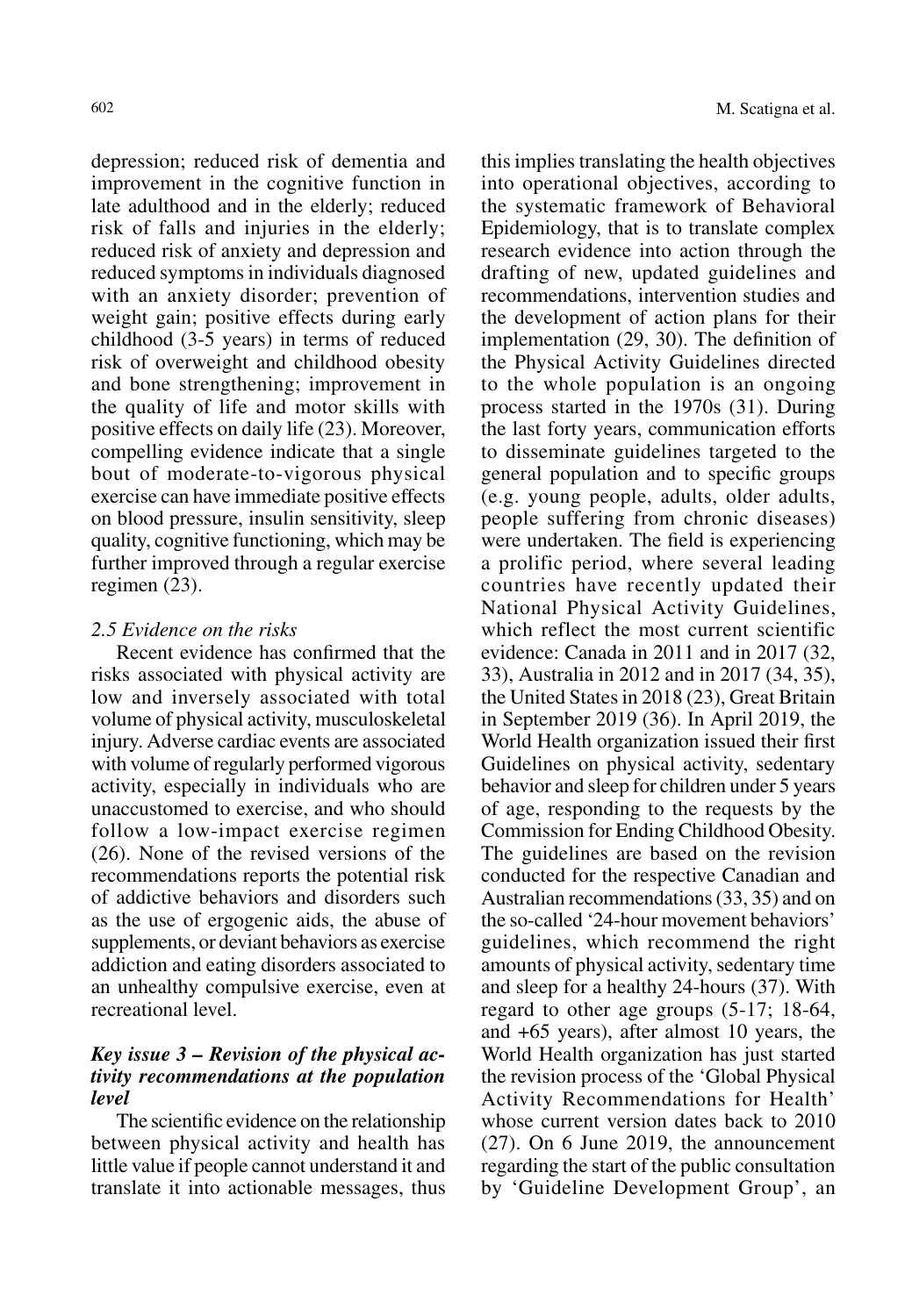international panel of 26 experts, was published on the WHO official website. In accordance with the above paragraph on the new paradigms emerging from the recent scientific evidence, the announcement reported that 'Over the last nine years the body of evidence on the health impact of different types, amounts and durations of physical activity as well as on the impact of sedentary behaviors and its interrelationship with levels of physical activity and health has increased significantly. Areas of new evidence include the impact of physical activity on mental wellbeing and cognitive health outcomes, health outcomes in older adults and in children under the age of 5 years. These WHO guidelines will provide recommendations on the amount of time children and adolescents, adults, older adults and special populations such as pregnant women and those living with chronic conditions or disabilities, should be physical active and the maximum recommended daily sedentary time for their health" (38).

## *Key issue 4 - Whole-of-system and global approach in the action plans for the promotion of an active lifestyle*

The need to promote and improve the physical activity levels requires a multisectoral and integrated approach instead of an individual policy for each stakeholder. Thus, the efforts made by each Nation call for a stronger global, regional and national coordination, along with the need for a change in the paradigm of the entire society with regard to the support and the evaluation of those individuals who are regularly active, based on their capacities and throughout their life. In October 2018, the WHO launched the Global Action Plan on Physical Activity (39), during the  $7<sup>th</sup>$ Congress of the International Society for Physical Activity and Health (ISPAH) held in London. This 'global' plan aims to reduce physical inactivity in adults and adolescents by 15% in the period 2018-2030, to promote

fair and safe access to places and spaces to have healthier lifestyles, and to reduce the prevalence of premature mortality from NCDs by 25%. The Global Action Plan "Let's be active" has 4 strategic objectives (and 20 policy actions) to be reached through the effective implementation of more strategies combined with crossgovernment and multisectoral approach (Table 1). The plan sets out four objectives and recommends 20 policy actions that are universally applicable to all countries and address the multiple cultural, environmental and individual determinants of inactivity, as described in the Figure 3 (39).

# *Key issue 5 – Overlapping areas with other public health goals and sustainable development*

The whole-of-system promotion of Physical Activity is a global priority as it is also an important enabler of sustainable development*.* For the first time, in the 'Health for all by the years 2000' following the 1978 Alma-Ata Conference strategy endorsed by the Health Assembly of the WHO 1979, it was affirmed the necessity of a 'global' approach on the basis of the relation between public health and development (40). However, only in the last few years, the strategy has been defined within a more structural framework at all levels, under the centralized responsibility of the United Nations and the Governments that signed first the Millennium Development Goals (MDGs) (41) and, in 2015, the Sustainable Development Goals (SDGs) (42). Sustainability, which is defined as development that meets the needs of the present without compromising the ability of future generations to meet their own needs, is the foundation for the SDGs, and it applies to all human activities, for example to nutrition security (with the Declaration on the right to safe and nutritious Food within the Milan Protocol, signed during the International Exposition 2015), and to food safety (with the proclamation of the first ever World Food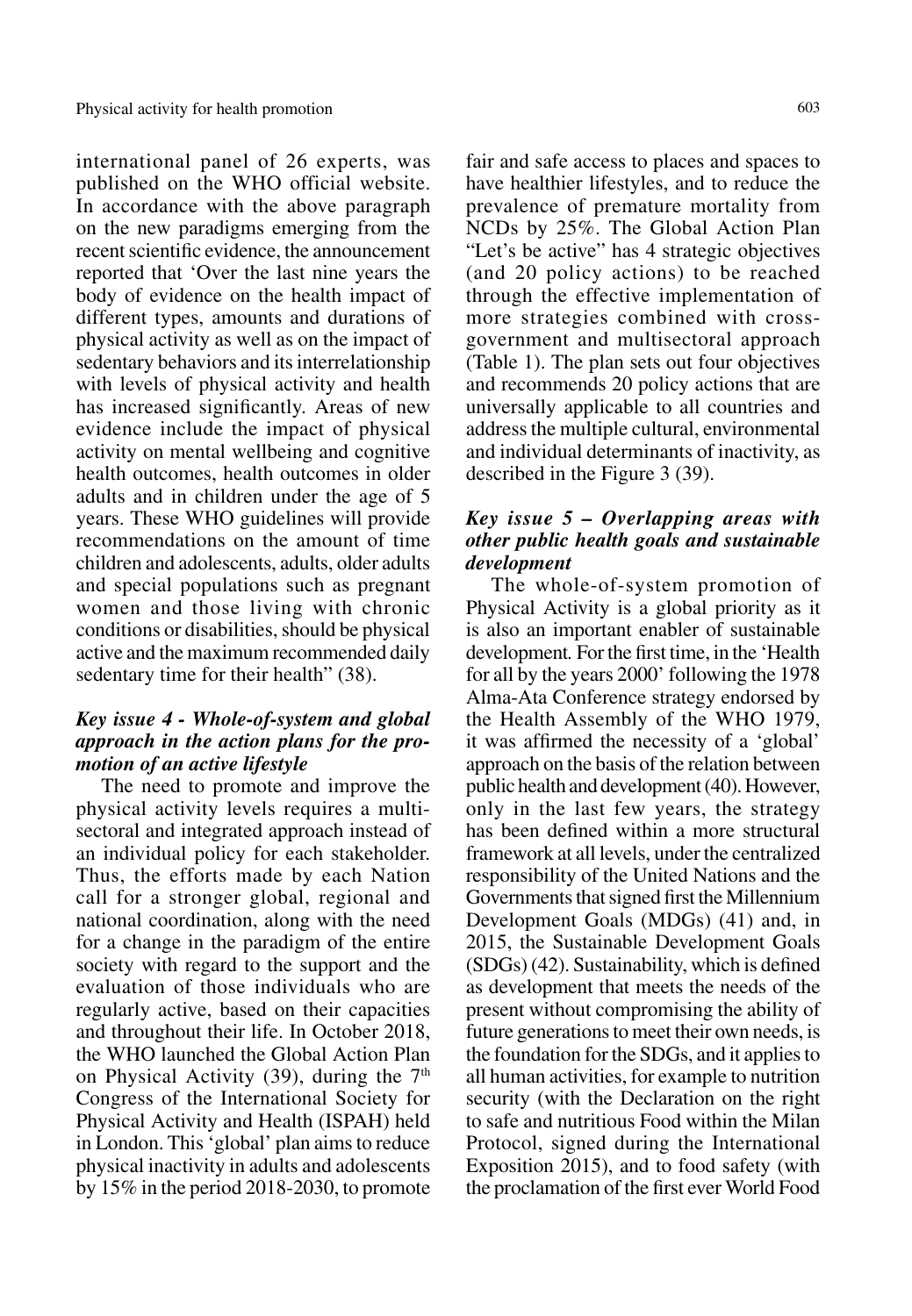Table 1 - The four strategic objectives of the Global Action Plan on Physical Activity 2018–2030: more active people for a healthier world [WHO, 2018] (39)

1) Create active societies – social norms and attitudes

Conduct campaigns to enhance awareness and understanding of the risks associated with sedentary behaviors and on the multiple benefits of regular physical activity, promote opportunities to increase participation in public spaces, ensuring free access to physical activity including all the cultural and socio-economic groups without forgetting the psychological and recreational aspects of sport.

2) Create active environments – spaces and places

One of the objectives is to create and maintain environments that safeguard the rights of all people, of all ages, to have equitable access to safe spaces and infrastructures in their cities and communities, in which to engage in regular physical activity, according to ability. This may be ensured by strengthening and integrating urban transport networks to connect the different areas of the city/community promoting, for example, more walking, cycling, and other forms of mobility involving the use of wheels (including bikes, skates and wheelchairs). Priority should be given to actions that reduce risk for the most vulnerable road users in accordance with the safe systems approach to road safety. Where there is no possibility to dedicate enough time to physical activity, workplaces should support physical activity friendly environments, particularly if with a low energy expenditure.

3) Create active people – programs and opportunities

Create and promote access to opportunities and programmes, across multiple settings, to help people of all ages and abilities to engage in regular physical activity as individuals, families and communities. Special attention should be paid to guarantee access to physical education programmes that address disparities in physical activity participation by gender, age, disability, culture, religion or other status. Implement initiatives that stimulate engagement by all stakeholders and optimize a combination of policy approaches, across different settings (from urban planning to culture policies), to promote increased participation in physical activity also by the underprivileged groups (women, people of diverse abilities, people of low socioeconomic position) to reduce sedentary behaviours and to heighten awareness of the multiple health benefits of regular physical activity.

4) Create active systems – governance and policy enablers

Strengthen governance systems, at national levels, and the international relationships, to implement the legal aid systems and the workforce training. Regular surveillance of the levels of physical activity and of sedentary behaviors should be performed across all ages and social and cultural groups. Attention should be devoted to the research which studies and promotes novel methods to assess and promote physical activity, also through the development and application of new technologies.

Safety Day, celebrated on 7 June 2019). The Global Action Plan highlights that physical activity will directly contribute to achieving SDG3 (Good health and Wellness), as well as other 9 Goals, as reported and described in Table 2.

# **Conclusions**

The issue of physical activity and the relation between health and wellbeing is a paradigmatic example with respect to the major current challenges faced by public health. Physical inactivity has been identified as the fourth leading risk factor associated with overall burden of disease for NCDs. which account for 71% deaths worldwide (43). Physical activity is closely and bidirectionally related to development across high-income, middle-income, and lowincome countries worldwide. Physical inactivity and sedentary behavior result from the changes across the different domains of experience (automation, motorized transport, technological advances at home and during leisure time). Moreover, they are influenced by individual, psychosocial and environmental determinants which are associated with the cultural, economic,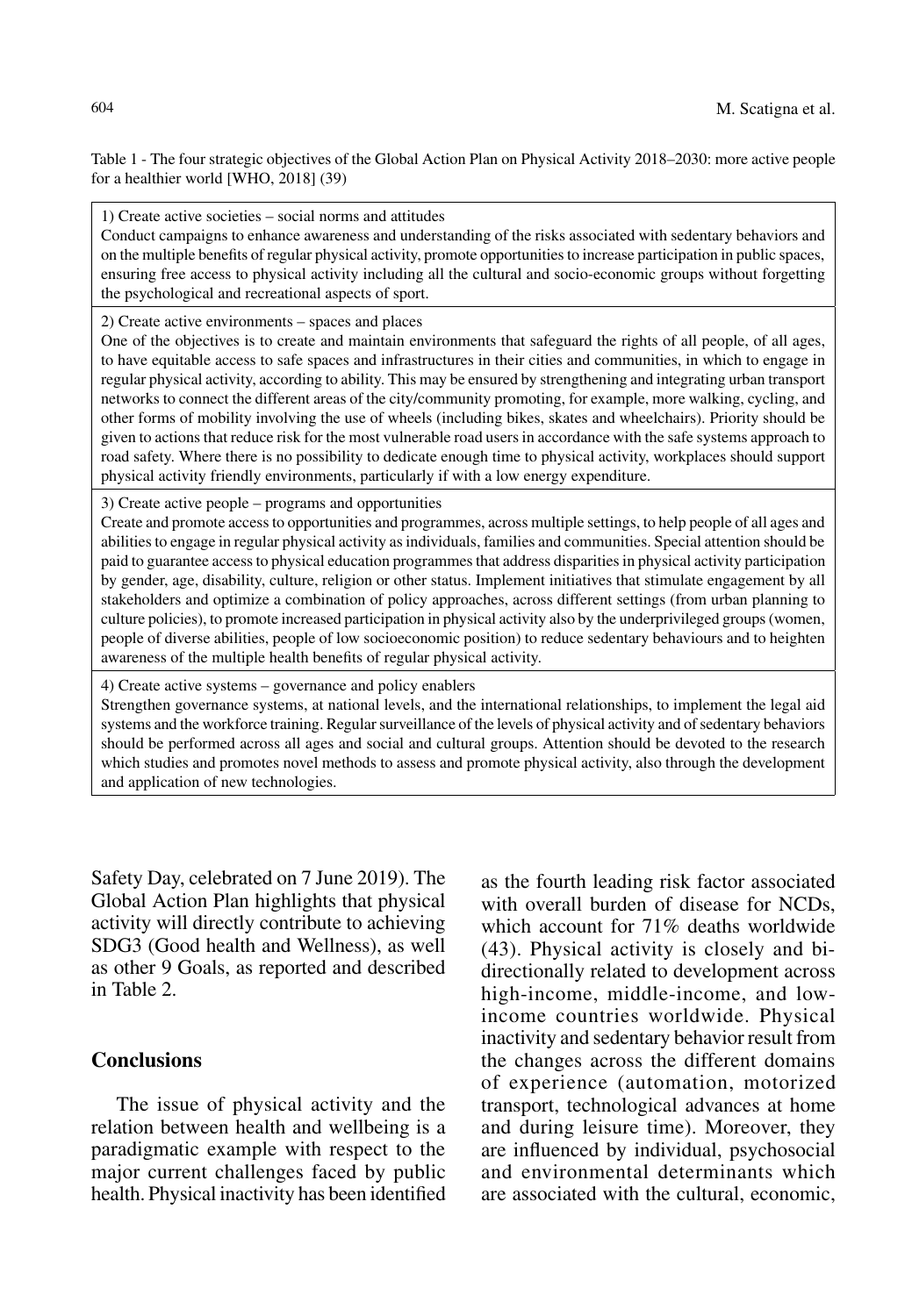

Figure 3 - Global Action Plan on Physical Activity 2018–2030: more active people for a healthier world. Geneva:World Health Organization; 2018 (39). Licence: CC BY-NC-SA 3.0 IGO.

technological, urban development of the last century, due to their complex 'behavioral' nature. In a bi-directional manner, however, the change in the direction of health is intrinsically connected to solutions that will yield not only benefits to people but also more sustainable lifestyles and therefore a lower environmental impact.

In recent years, there has been an increasing awareness that the achievement of the highest attainable standard of health, wellbeing, and equity worldwide cannot be separated from judicious attention to the human systems - political, economic, and social - that shape the future of humanity and the Earth's natural systems that define the safe environmental limits within which humanity can flourish. This is the idea of 'planetary health' as defined in the final report published in 2014 by the Rockefeller Foundation - Lancet Commission on Planetary Health (44).

In 2015, during the week of the United Nations General Assembly, all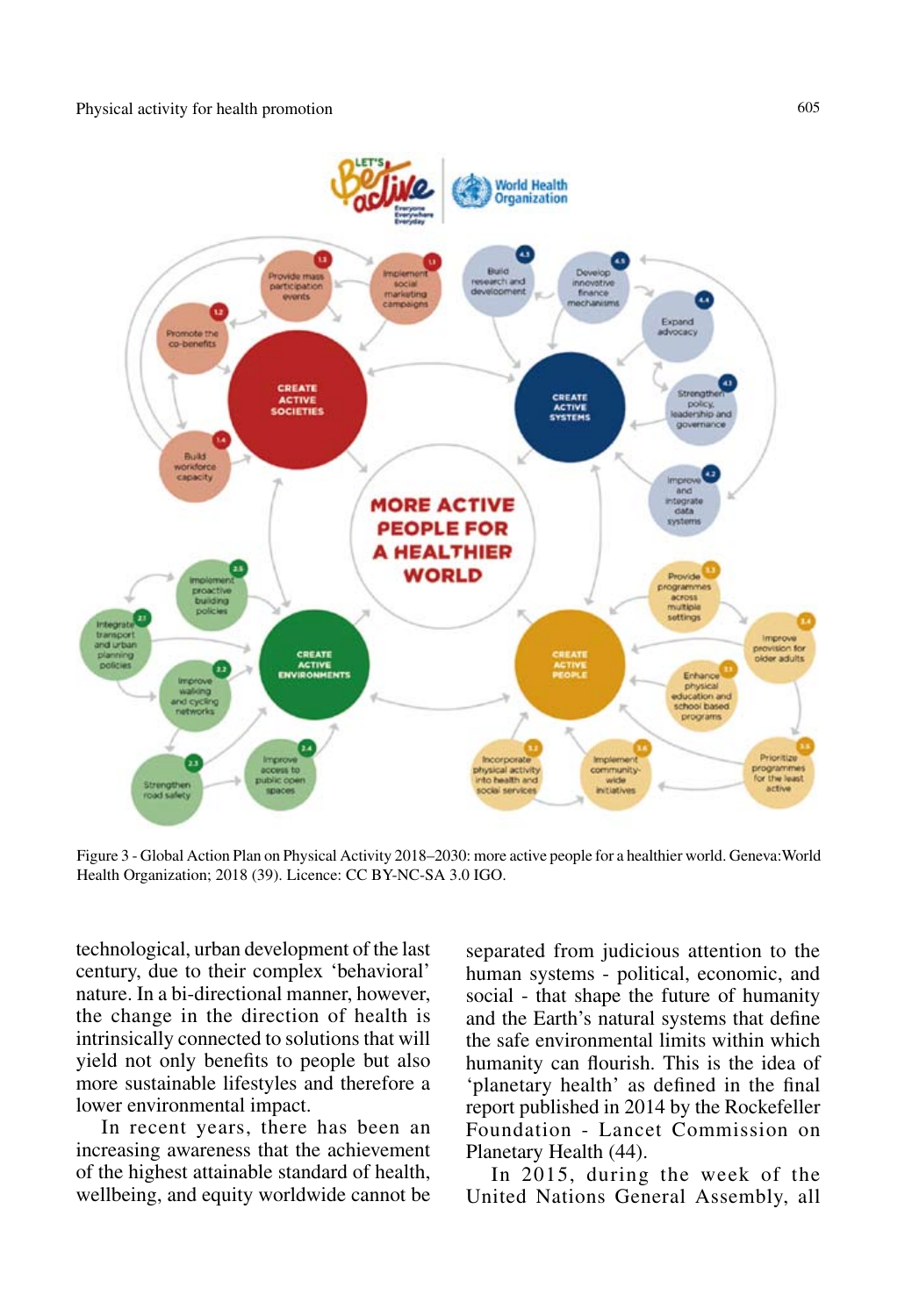Table 2 - Overlapping areas between the goals of the Global Action Plan on Physical Activity 2018–2030 and 13 of the Sustainable Development Goals [WHO, 2018] (39).

| <b>SDG</b>                | Target                                                                                                                                                                                                                                                                                                                                                                                                                                                                                                                                                                                                                            | Pathway                                                                                                                                                                                                                                                                                                                                                                                                                                                                                                                                                                                                                                                                                                                                                                                                                                                                                                                         |
|---------------------------|-----------------------------------------------------------------------------------------------------------------------------------------------------------------------------------------------------------------------------------------------------------------------------------------------------------------------------------------------------------------------------------------------------------------------------------------------------------------------------------------------------------------------------------------------------------------------------------------------------------------------------------|---------------------------------------------------------------------------------------------------------------------------------------------------------------------------------------------------------------------------------------------------------------------------------------------------------------------------------------------------------------------------------------------------------------------------------------------------------------------------------------------------------------------------------------------------------------------------------------------------------------------------------------------------------------------------------------------------------------------------------------------------------------------------------------------------------------------------------------------------------------------------------------------------------------------------------|
| 2. Zero hunger            | 2.2 End all forms of malnutrition,<br>including achieving, by 2025, the<br>internationally agreed targets on<br>stunting and wasting in children<br>under 5 years of age, and address<br>the nutritional needs of adolescent<br>girls, pregnant and lactating women<br>and older persons.                                                                                                                                                                                                                                                                                                                                         | Physical activity can contribute to maintining a healthy<br>weight and prevent excess weight gain.                                                                                                                                                                                                                                                                                                                                                                                                                                                                                                                                                                                                                                                                                                                                                                                                                              |
| 3. Good health and        | 3.4 Reduce by one third premature                                                                                                                                                                                                                                                                                                                                                                                                                                                                                                                                                                                                 | Increased participation in physical activity contributes                                                                                                                                                                                                                                                                                                                                                                                                                                                                                                                                                                                                                                                                                                                                                                                                                                                                        |
| wellbeing                 | mortality from non-communicable<br>diseases through prevention and<br>treatment.<br>Promote mental health and well-<br>being.<br>3.6 Halve the number of global<br>deaths and injuries from road traffic<br>accidents.<br>3.8 Achieve universal health cover-<br>age, including financial risk pro-<br>tection, access to quality essential<br>health-care services and access to<br>safe, effective, quality and afford-<br>able essential medicines and vac-<br>cines for all.<br><b>3.9</b> Reduce the number of deaths<br>and illnesses from hazardous chemi-<br>cals and air, water and soil pollution<br>and contamination. | to the prevention and treatment of NCDs in the general<br>population and at-risk individuals, increased rates of physi-<br>cal activity will also reduce overall mortality, promoting<br>wellbeing and mental health for all.<br>Reducing traffic volumes and speeds and improving in-<br>frastructure that enables equitable access to safe walking,<br>cycling and use of public transport contributes to a reduc-<br>tion in road traffic accidents while promoting increased<br>physical activity participation.<br>Physical activity is to prevent and treat NCDs.<br>Quality essential health-care services should include<br>physical activity and a quality physical education.<br>Encouraging a shift from car use to walking, cycling<br>and use of public transport contributes to a reduction in<br>emissions and improved air quality, thereby reducing the<br>numbers of deaths and illnesses from air pollution. |
| 4. Quality educa-<br>tion | 4.1 Ensure that all girls and boys<br>complete free, equitable and quality<br>primary and secondary education<br>leading to relevant and effective<br>learning outcomes.<br>4.2 Ensure that all girls and boys<br>have access to quality early child-<br>hood development, care and pre-<br>primary education so that they are<br>ready for primary education.<br>4.A Build and upgrade education fa-<br>cilities that are child, disability and<br>gender sensitive and provide safe,<br>non-violent, inclusive and effective<br>learning environments for all.                                                                  | Quality physical education and physical activity opportu-<br>nities in schools contribute to increased physical activity<br>participation. Increased physical activity participation in<br>all girls and boys can lead to greater ability to concentrate<br>and improved cognitive function, thereby resulting in bet-<br>ter academic outcomes.<br>Physical activity programmes in schools help all girls and<br>boys develop physical activity and positive attitudes and<br>habits. Together, these assets can contribute to enhancing<br>children's readiness for primary education and enhance<br>their overall enjoyment of physical activity. Education<br>facilities should include safe, inclusive and accessible<br>places (indoors and outdoors) for children to be physically<br>active and reduce sedentary behaviour, to create better<br>learning environments for all.                                          |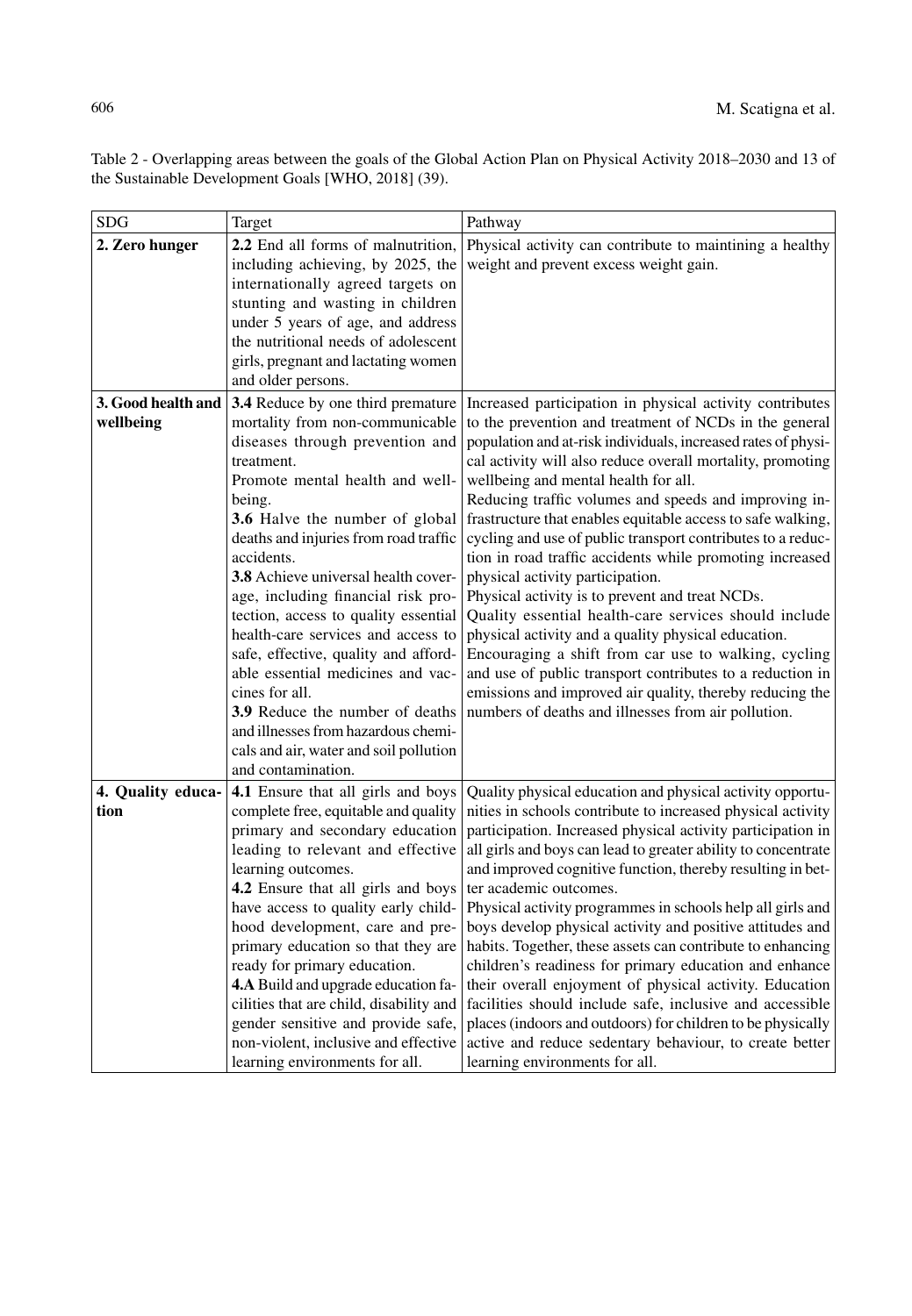| 5. Gender<br>equality                                | <b>5.1</b> End all forms of discrimina-<br>tion against all women and girls<br>everywhere.                                                                                                                                                                                                                                                                                                                                                                                                                                                                                                                                                                                                                                                              | In most countries there is a gender bias in physical activ-<br>ity participation, with males more likely to be active than<br>females. Increased access and opportunities for physical<br>activity in women and girls across the life course contribute<br>to ending discrimination.<br>Sport can be the vehicle in which to combat ideas and<br>imagery that invite discrimination.                                                                                                                                                                                                                                                                                              |
|------------------------------------------------------|---------------------------------------------------------------------------------------------------------------------------------------------------------------------------------------------------------------------------------------------------------------------------------------------------------------------------------------------------------------------------------------------------------------------------------------------------------------------------------------------------------------------------------------------------------------------------------------------------------------------------------------------------------------------------------------------------------------------------------------------------------|-----------------------------------------------------------------------------------------------------------------------------------------------------------------------------------------------------------------------------------------------------------------------------------------------------------------------------------------------------------------------------------------------------------------------------------------------------------------------------------------------------------------------------------------------------------------------------------------------------------------------------------------------------------------------------------|
| 8. Decent work and<br>economic growth                | 8.3 Promote development-oriented<br>policies that support productive<br>activities, decent job creation,<br>entrepreneurship, creativity and<br>innovation.<br>Encourage the formalization and<br>growth of micro-, small- and me-<br>dium-sized enterprises, including<br>through access to financial ser-<br>vices<br>8.5 Achieve full and productive<br>employment and decent work for<br>all women and men, including for<br>young people and persons with<br>disabilities, and equal pay for work<br>of equal value.<br>8.6 Reduce the proportion of youth<br>not in employment, education or<br>training.<br>8.9 Devise and implement policies<br>to promote sustainable tourism that<br>creates jobs and promotes local<br>culture and products. | Increasing participation in physical activity can create<br>new jobs for service and programme providers as well as<br>for those involved in training and professional develop-<br>ment services.<br>Job creation can contribute to reducing unemployment by<br>providing opportunities for young people, older adults, and<br>persons with disabilities. National and subnational promo-<br>tion of walking, cycling and mass participation events,<br>suitable for all ages and abilities, can promote tourism<br>and attract both national and international visitors, thereby<br>strengthening local economies by boosting employment<br>and contributing to economic growth. |
| 9. Industry, inno-<br>vation and infra-<br>structure | <b>9.1</b> Develop quality, reliable, sus-<br>tainable and resilient infrastructure,<br>including regional and transborder<br>infrastructure, with a focus on af-<br>fordable and equitable access for<br>all.                                                                                                                                                                                                                                                                                                                                                                                                                                                                                                                                          | Sustainable infrastructure should include walking and<br>cycling networks. Improved walking and cycling networks<br>can contribute to increased physical activity participation.<br>Sustainable infrastructure development can also offer em-<br>ployment opportunities and economic development.                                                                                                                                                                                                                                                                                                                                                                                 |
| 10. Reduced ine-<br>qualities                        | 10.2 Empower and promote the<br>social, economic and political inclu-<br>sion of all, irrespective of age, sex,<br>disability, race, ethnicity, origin, re-<br>ligion or economic or other status.<br>10.3 Ensure equal opportunity and<br>reduce inequalities of outcome, in-<br>cluding by eliminating discrimina-<br>tory laws, policies and practices and<br>promoting appropriate legislation,<br>policies and action in this regard.                                                                                                                                                                                                                                                                                                              | Physical activity programmes and sports promote values<br>such as fairness and inclusion.<br>By offering opportunities to reduce inequality, sport can<br>be a vehicle to create inclusive societies that are free from<br>discriminatory laws and practices                                                                                                                                                                                                                                                                                                                                                                                                                      |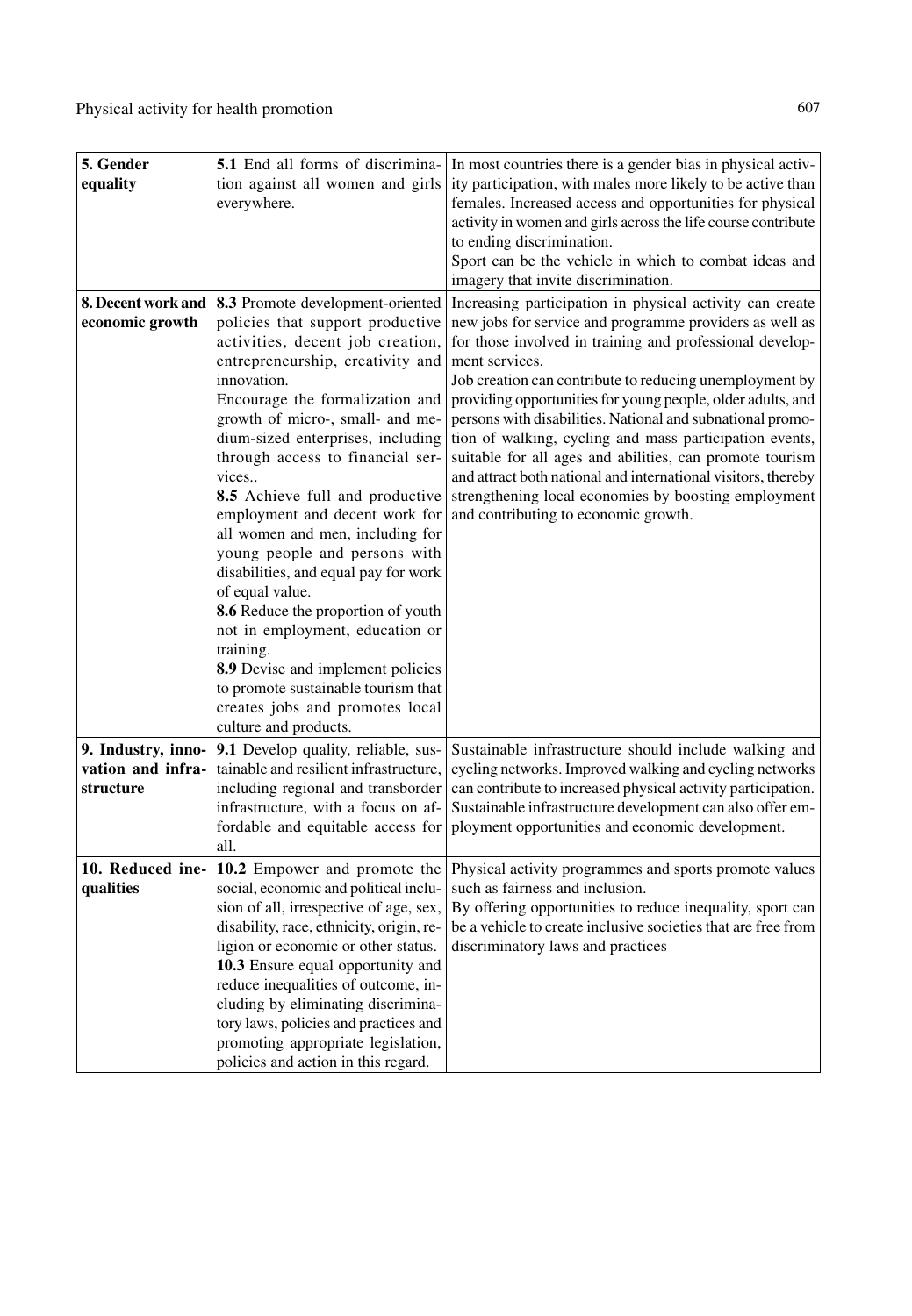| cities and commu-<br>nities                  | 11. Sustainable 11.2 Provide access to safe, afford-<br>able, accessible and sustainable<br>transport systems for all, improving<br>road safety, notably by expanding<br>public transport, with special atten-<br>tion to the needs of those in vulner-<br>able situations, women, children,<br>persons with disabilities and older<br>persons.<br>11.3 Enhance inclusive and sustain-<br>able urbanization and capacity for<br>participatory, integrated and sustain-<br>able human settlement planning and<br>management in all countries.<br>11.6 Reduce the adverse per capita<br>environmental impact of cities, in-<br>cluding by paying special attention<br>to air quality and municipal and<br>other waste management.<br>11.7 Provide universal access to<br>safe, inclusive and accessible, green<br>and public spaces, in particular for<br>women and children, older persons<br>and persons with disabilities.<br>11.A Support positive economic,<br>social and environmental links<br>between urban, peri-urban and<br>rural areas. | Provide safe, affordable, accessible and sustainable trans-<br>port systems for all, particularly for those in vulnerable<br>situations. Improved transport infrastructure that contrib-<br>utes to increasing physical activity participation can also<br>improve road safety for all users.<br>Sustainable town planning policies tend to support physi-<br>cal activity, as people are more physically active in dense<br>connected urban areas.<br>Improved transport infrastructure contributes to increased<br>walking, cycling and use of public transport. Increased<br>walking, cycling and public transport use leads to re-<br>duced automobile use and therefore fewer emissions.<br>Achieving universal and safe access to open green and<br>public spaces facilitates increased use of these spaces for<br>physical activity, which can also generate more demand<br>and preservation of existing spaces. Urban development<br>increases participation in physical activity, particularly<br>through the use of compact local neighbourhood design<br>which increases walking and cycling. |
|----------------------------------------------|---------------------------------------------------------------------------------------------------------------------------------------------------------------------------------------------------------------------------------------------------------------------------------------------------------------------------------------------------------------------------------------------------------------------------------------------------------------------------------------------------------------------------------------------------------------------------------------------------------------------------------------------------------------------------------------------------------------------------------------------------------------------------------------------------------------------------------------------------------------------------------------------------------------------------------------------------------------------------------------------------------------------------------------------------|----------------------------------------------------------------------------------------------------------------------------------------------------------------------------------------------------------------------------------------------------------------------------------------------------------------------------------------------------------------------------------------------------------------------------------------------------------------------------------------------------------------------------------------------------------------------------------------------------------------------------------------------------------------------------------------------------------------------------------------------------------------------------------------------------------------------------------------------------------------------------------------------------------------------------------------------------------------------------------------------------------------------------------------------------------------------------------------------------------|
| 12. Responsible<br>consumption and<br>uction | 12.8 Ensure that people everywhere<br>have the relevant information and<br>awareness for sustainable develop-<br>ment and lifestyle in harmony with<br>nature.<br>12.C Rationalize inefficient fossil-<br>fuel subsidies that encourage waste-<br>ful consumption by removing mar-<br>ket distortions, in accordance with<br>national circumstances, including<br>by restructuring taxation and phas-<br>ing out those harmful subsidies,<br>where they exist, to reflect their<br>environmental impacts, taking fully<br>into account the specific needs and<br>conditions of developing countries<br>and minimizing the possible adverse<br>impacts on their development in a<br>manner that protects the poor and<br>the affected communities.                                                                                                                                                                                                                                                                                                 | Sustainable development and lifestyles must be prioritized.<br>Increased rates of walking and cycling can contribute<br>to the sustainability and preservation of nature through<br>reduced automobile use and heightened awareness of the<br>environmental impact of individuals.                                                                                                                                                                                                                                                                                                                                                                                                                                                                                                                                                                                                                                                                                                                                                                                                                       |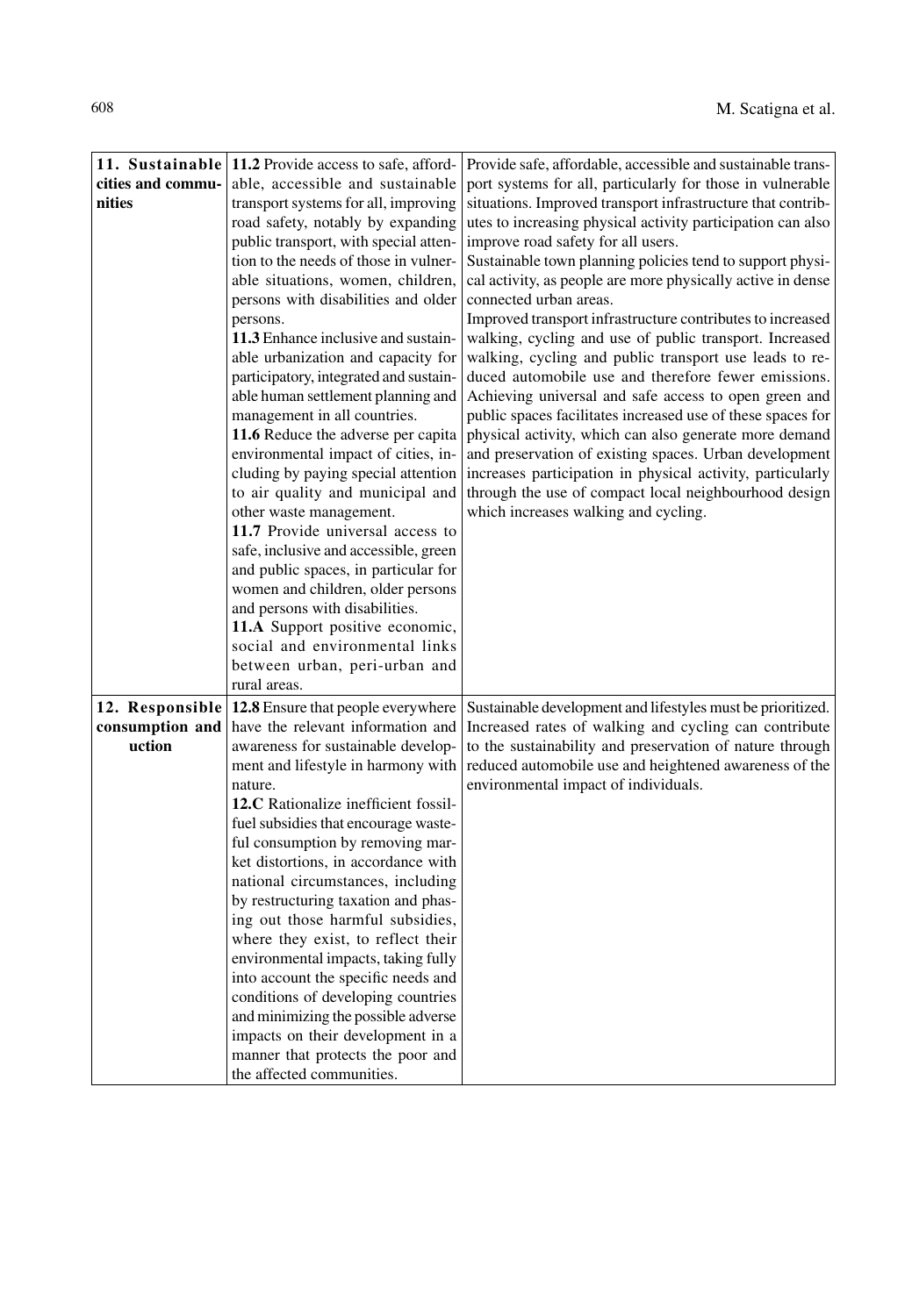|                                   | 13. Climate action $ 13.1$ Strengthen resilience and<br>adaptive capacity to climate-related<br>hazards and natural disasters in all<br>countries.<br>13.2 Integrate climate change mea-<br>sures into national policies, strate-<br>gies and planning.                                                                                           | Land use and transport policy, combined with fiscal,<br>environmental and educational interventions that support<br>walking, cycling and use of public transport can contribute<br>to less automobile use for transport.<br>Reduced automobile use and increased walking and<br>cycling can contribute to less use of fossil fuels and the<br>consequent emissions, thereby helping to mitigate climate<br>change.                                                                                                                                                               |
|-----------------------------------|---------------------------------------------------------------------------------------------------------------------------------------------------------------------------------------------------------------------------------------------------------------------------------------------------------------------------------------------------|----------------------------------------------------------------------------------------------------------------------------------------------------------------------------------------------------------------------------------------------------------------------------------------------------------------------------------------------------------------------------------------------------------------------------------------------------------------------------------------------------------------------------------------------------------------------------------|
| 15. Life on land                  | 15.1 Ensure the conservation, res-<br>toration and sustainable use of<br>terrestrial and inland freshwater<br>ecosystems.<br>15.5 Take urgent and significant<br>action to reduce the degradation of<br>natural habitats, halt the loss of bio-<br>diversity and, by 2020, protect and<br>prevent the extinction of threatened<br>species.        | Increased physical activity participation in natural environ-<br>ments encourages sustainable use, appreciation, conserva-<br>tion and restoration of land, and biodiversity and helps<br>protect/prevent the extinction of threatened species.                                                                                                                                                                                                                                                                                                                                  |
| and strong institu-<br>tions      | 16. Peace, justice 16.1 Significantly reduce all forms<br>of violence and related death rates<br>everywhere.<br>16.B Promote and enforce non-<br>discriminatory laws and policies for<br>sustainable development.                                                                                                                                 | Walking and cycling within and outside of a community<br>setting nurtures positive social values such as inclusion,<br>cooperation and communion, uniting people of different<br>age, gender, socioeconomic status, nationality and political<br>beliefs. An increased sense of community through physi-<br>cal activity can help reduce violence, conflicts, corruption<br>and bribery, while promoting non-discriminatory laws and<br>policies. Increased surveillance through physical activity<br>can therefore contribute to reduction of violence (and<br>related deaths). |
| 17. Partnerships<br>for the goals | 17.6 Enhance the global partner-<br>ship for sustainable development,<br>complemented by multi-stakeholder<br>partnerships that mobilize and share<br>knowledge, expertise, technology<br>and financial resources, to support<br>the achievement of the sustainable<br>development goals in all countries,<br>in particular developing countries. | Working together to implement effective national pop-<br>ulation-based approaches that promote physical activity<br>can demonstrate and strengthen partnerships between all<br>stakeholders.                                                                                                                                                                                                                                                                                                                                                                                     |

countries committed to invest in health by endorsing the Sustainable Development Goals "Transforming our world: the 2030 Agenda for Sustainable Development" (known as 'Agenda 2030'), to ensure the universal health coverage and to prevent health disparities. The action plan, aimed at increasing levels of physical activity across people of all ages and abilities, is consistent with the concept of health as a universal right and an essential resource in the everyday life, not only to reduce the risk of disease and disability. Moreover, the multiple benefits resulting from an increase in the physical activity levels across the population, for example regular walking, cycling, physical aactivity and recreational sport, are connected and will contribute to the achievement of the goals, of the political priorities, and of the general objectives of the Agenda 2030 (45). The Global Action Plan for Physical Activity, endorsed in 2018 by the World Health Organization, whose name implies the planetary health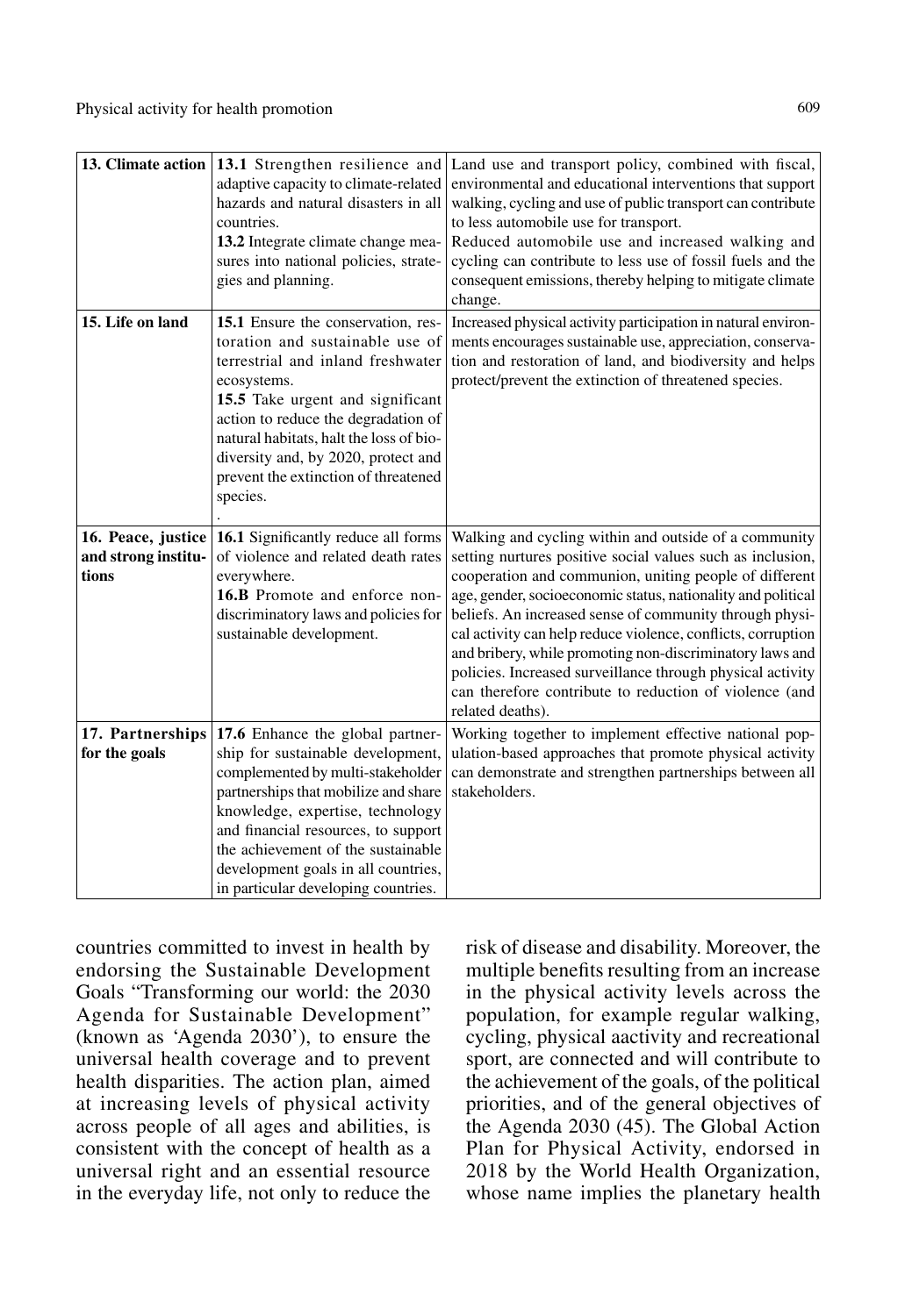goal ('more active people for a healthier world'), tackles physical activity with a 'global' and 'whole-of-system' approach for effective promotion of physical activity at the national and sub-national level (39). The achievement of the target levels of physical activity across more socially disadvantaged groups (such as women, people with disabilities, people of low socioeconomic status) represents one of the most important challenges. It is an excellent example of application of scientific evidence, not only about the factor-health relationship, but also with respect to the effectiveness of programs and interventions, which involves all the stakeholders, from the recipients to the policy makers. However, the Global Action Plan for Physical Activity makes no references to the potential risks associated with physical activity, both intrinsic to exercise and sports (mainly mechanical injuries and cardiovascular disease), environmental (e.g., exposure to environmental pollutants, mainly atmospheric pollutants), behavioral (use of ergogenic drugs and doping), and psycho-social (e.g., exercise addiction) risks. In Italy, the health protection in sports has been addressed by national legislation and physical activity and sports have been included in the Minister of Health's duties, the Essential Level of Assistance, pursuant to the Italian Law dated 12 January 2017 (46). This important goal at the national level, was reached following the publication of The Erice Charter, a document unanimously approved at the conclusion of the 47th Residential Course "Adapted Physical Activity in Sport, Wellness and Fitness: New Challenges for Prevention and Health Promotion", held on 20-24 April 2015 in Erice, Italy, at the "Ettore Majorana" Foundation and Centre for Scientific Culture, and promoted by the International School of Epidemiology and Preventive Medicine "G. D'Alessandro" and the Study Group on Movement Sciences for Health of the Italian Society of Hygiene,

Preventive Medicine and Public Health (47).

From the scientific point of view, some open questions remain, such as the consolidation of knowledge regarding the independent sedentary behavior and physical inactivity, the benefits of light physical activity, the effects of exercise aimed at increasing muscle strength and flexibility on diseases prevention, the effects of the interventions of physical activity promotion for the early years (0-4 years), the effects of physical activity by gender and race, the use of the new technologies for epidemiological monitoring and surveillance, and for the achievement of pervasive and inclusive interventions and, finally, the assessment of the final effect of the accomplishment of the global action plan on sustainable development. These issues define the further direction of the research in this field.

In conclusion, physical activity is a key element for human and planetary health, confirming the studies by the first epidemiologists who defined it 'the best buy for public health'. The accumulated evidence over the last 70 years have highlighted its complexity and the need for the development of multiple scientific contents and research methods, designed for and aimed at different sectors – technical-sports, biomedical, educational, psycho-social, economic, urban, managerial. Therefore, it may represent a field of study of great potential for its inherent complex, multi- and crosssectoral approach which underlies the health promotion and the intrinsic adherence to its most important principles (sustainability, equity, universality).

#### **Aknowledgments**

The present work was supported by the Ministry of Health (Programma di ricerca e di formazione/informazione 2016 sui farmaci, sulle sostanze e pratiche mediche utilizzabili a fini di doping nelle attività sportive. Progetto 2016-3 CUP H82F16000170001 – "Prevenzione del doping elaborazione di uno strumento permanente di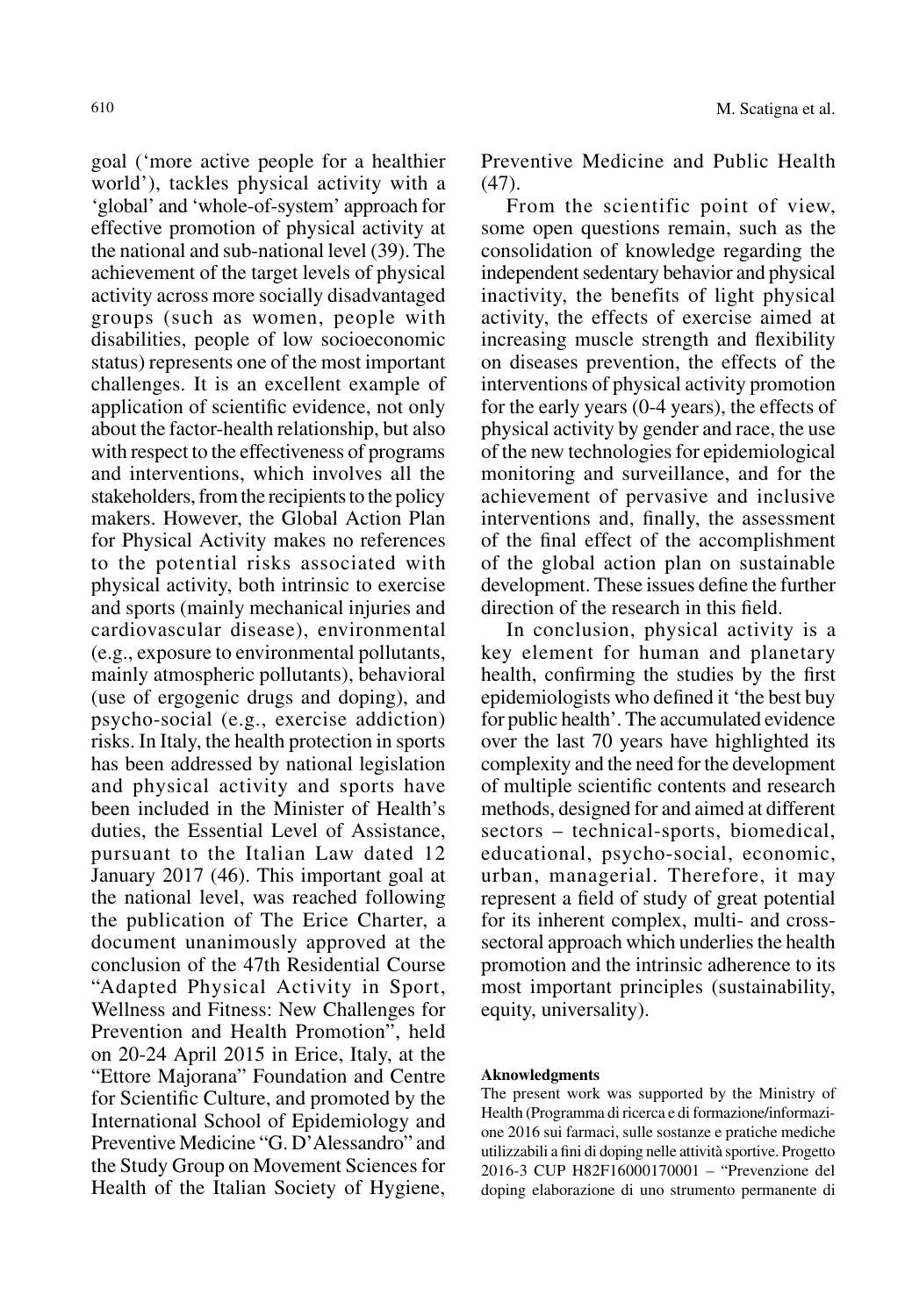educazione coordinato dai dipartimenti di prevenzione del SSN").

Additional documents and the Italian version is available at: www.sitinazionale.it/BDS/muoversi and/or at link www.progettodoping.it

#### **Riassunto**

#### *L'attività fisica quale elemento chiave della promozione della salute su scala locale e globale: evidenze e prospettive*

L'inattività fisica costituisce uno dei quattro fattori a più forte impatto epidemiologico sulla salute mondiale, come stimato dalle misure epidemiologiche utilizzate in sistemi di sorveglianza globale, tra i quali il *Global Burden of Diseases*. L'evidenza scientifica accumulata negli ultimi decenni ha consentito di chiarire le relazioni di causalità e definire modalità di intervento efficaci, a partire dalla stesura di raccomandazioni di livello nazionale e internazionale fino alla programmazione di azioni sistemiche e integrate. Negli ultimi anni nuovi paradigmi sono stati delineati, come la distinzione tra inattività fisica e comportamento sedentario, le modalità diverse di raggiungere una dose di attività fisica efficace per la salute, la necessità di considerare anche il sonno nella scansione quotidiana delle attività. L'esperienza nella realizzazione di interventi e nella loro valutazione ha condotto alla definizione di un approccio sistemico e globale nei piani di azione per la promozione dello stile di vita attivo, in particolare al lancio del *Global Action Plan on Physical Activity* 2018 – 2030 da parte dell'Organizzazione Mondiale della Salute, con l'individuazione di aree di sovrapposizione con altri obiettivi di salute pubblica e la connessione con gli obiettivi di sviluppo sostenibile previsti dall'Agenda 2030 per lo Sviluppo Sostenibile. In questa prospettiva, le azioni in campo sono mirate a mettere in grado le persone di essere fisicamente attive nella loro vita quotidiana, a ridurre le disuguaglianze di salute (con particolare riferimento ai gruppi più svantaggiati, come le donne, persone con disabilità, strati della popolazione a più basso livello socioeconomico) e a migliorare la salute planetaria.

#### **References**

- 1. World Health Organization (WHO). Regional Committee for Europe Physical activity strategy for the WHO European Region 2016–2025. EUR/RC65/9/Conf.Doc./4. 2015.
- 2. Morris JN, Heady JA, Raffl e PA, Roberts CG, Parks JW. Coronary heart-disease and physi-

cal activity of work. Lancet 1953; **262**(6796): 1111–20.

- 3. Morris J. Exercise in the prevention of coronary heart disease. Today's best buy in public health. Med Sci Sports Exerc 1994; **26**(7): 807-14.
- 4. Lancet Series. First Series on Physical Activity 2012; **380**(9838).
- 5. Lee IM, Shiroma EJ, Lobelo F, Puska P, Blair SN, Katzmarzyk PT. Effect of physical inactivity on major non-communicable diseases worldwide: an analysis of burden of disease and life expectancy. Lancet 2012; **380**(9838): 219-29.
- 6. Kohl HW 3rd, Craig CL, Lambert EV et al.; Lancet Physical Activity Series Working Group. The pandemic of physical inactivity: global action for public health. Lancet 2012; **380**(9838): 294-305.
- 7. Das P, Horton R. Rethinking our approach to Physical Activity. Lancet 2012; **380**(9838): 189- 90.
- 8. Lancet Series. Second Series on Physical Activity. Progress and Challenges 2016; 388(10051).
- 9. Global Observatory for Physical Activity (GoPA). Available on: www.globalphysicalactivityobservatory.com [Last accessed: 2019, June 28].
- 10. International Society for Physical Activity and Health (ISPAH). Available on: www.ispah.org. [Last accessed: 2019, June 28].
- 11. Global Observatory for Physical Activity (GoPA) - International Society for Physical Activity and Health (ISPAH). 1st Physical Activity Almanac, 2016.
- 12. The Lancet, Global Burden of Disease. Available on: https://www.thelancet.com/gbd [Last accessed: 2019, June 28].
- 13. Institute for Health Metrics and Evaluation (IHME) – University of Washington. Available on: https://vizhub.healthdata.org/gbd-compare [Last accessed 2019, June 28].
- 14. Istituto Superiore di Sanità (ISS). Centro nazionale per la prevenzione delle malattie e la promozione della salute. Indicatori PASSI 2015 – 2018 – Attività fisica. Available on: https:// www.epicentro.iss.it/passi/dati/attivita [Last accessed: 2019, June 28].
- 15. Guthold R, Stevens GA, Riley LM, Bull FC. Worldwide trends in insufficient physical activity from 2001 to 2016: a pooled analysis of 358 population-based surveys with 1·9 million participants. Lancet Glob Health 2018; **6**(10): e1077-86.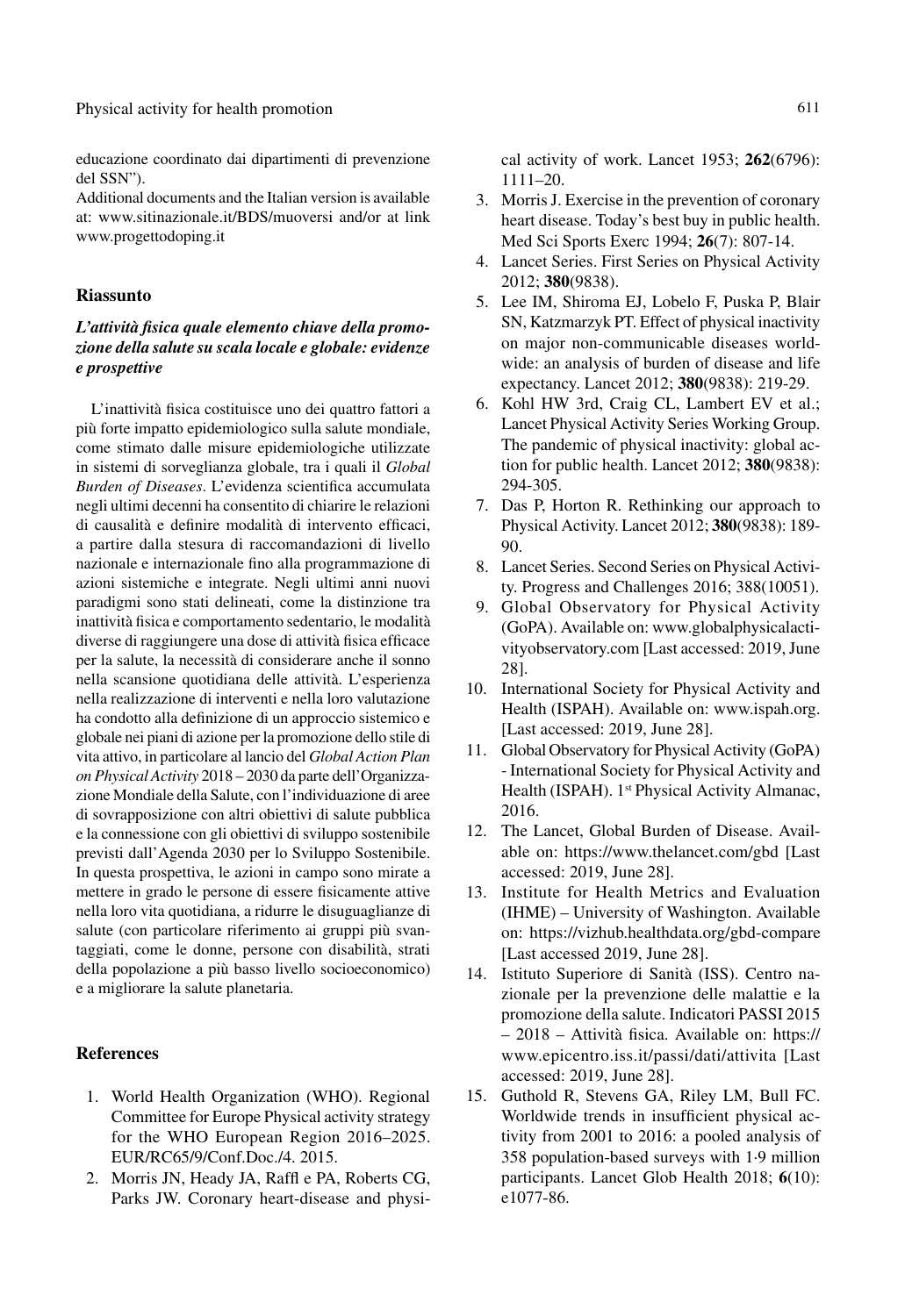- 16. World Health Organization (WHO). Global Physical Activity Surveillance. Available on: https://www.who.int/ncds/surveillance/steps/ GPAQ/en/ [Last accessed: 2019, June 28].
- 17. Center for Disease Control and Prevention (CDC). National Health and Nutrition Examination Survey. Available on: https://www.cdc.gov/ nchs/nhanes/index.htm [Last accessed: 2019, June 28].
- 18. Ding D. Surveillance of global physical activity: progress, evidence, and future directions. Lancet Glob Health 2018; **6**(10): e1046-47.
- 19. Milton K, Ramirez Varela A, Strain T, Cavill N, Foster C, Mutrie N. A review of global surveillance on the muscle strengthening and balance elements of physical activity recommendations. JFSJ 2018; **3**: 114-24.
- 20. Mannocci A, Sinopoli A, Masala D, et al. The Physical Activity Country Card is coming: health is moving on!. Epidemiol Prev 2016; **40**(3-4): 153.
- 21. Caspersen CJ, Powell KE, Christenson GM. Physical activity, exercise, and physical fitness: definitions and distinctions for health-related research. Public Health Rep 1985; **100**(2): 126- 31.
- 22. Sedentary Behaviour Research Network (SBRG). Letter to the editor: standardized use of the terms "sedentary" and "sedentary behaviours". Appl Physiol Nutr Metab 2012; **37**(3): 540-2.
- 23. Physical Activity Guidelines Advisory Committee (PAGAC). 2018 Physical Activity Guidelines Advisory Committee Scientific Report. Washington, DC: U.S. Department of Health and Human Services, 2018.
- 24. Yates T, Wilmot EG, Davies MJ, et al. Sedentary behavior: what's in a definition? Am J Prev Med 2011; **40**(6): e33-4; author reply e34.
- 25. Reily JJ, Hughes A, Janssen X, et al. (Expert Working Group Working Paper). UK physical activity guidelines: Draft review and recommendations for the Under 5s. October 2018. Available on:www.bristol.ac.uk/sps/research/ projects/physical-activity/ [Last accessed: 2019, June 28].
- 26. Murphy M, Broom DR, Gill JMR, et al (Expert Working Group Working Paper).UK physical activity guidelines: Draft review and recommendations for adults (aged 19-64 years). October 2018. Available on: www.bristol.ac.uk/sps/ research/projects/physical-activity/ [Last accessed: 2019, June 28].
- 27. World Health Organization (WHO). Global recommendations on physical activity for health. Geneva: WHO, 2010. ISBN 978 92 4 159 997 9. 2010.
- 28. Smith B, Kirby N, Skinner B, Wightman L, Lucas R, Foster C. Evidence review on physical Activity and disability: Scientific report on physical activity for health benefits among disabled adults. London: Public Health England, 2018.
- 29. Sallis JF, Owen N, Fotheringham MJ. Behavioral epidemiology: a systematic framework to classify phases of research on health promotion and disease prevention. Ann Behav Med 2000; **22**(4): 294-8.
- 30. Owen N. Sedentary behavior: understanding and influencing adults' prolonged sitting time. Prev Med 2012; **55**(6):535-9.
- 31. Bouchard C, Blair SN, Haskell W. Physical Activity and Health. Human Kinetics Ed, 2007.
- 32. Warburton DE, Charlesworth S, Ivey A, Nettlefold L, Bredin SS. A systematic review of the evidence for Canada's Physical Activity Guidelines for Adults. Int J Behav Nutr Phys Act 2010; **7**: 39.
- 33. Tremblay MS, Chaput JP, Adamo KB, et al. Canadian 24-Hour Movement Guidelines for the Early Years (0-4 years): An Integration of Physical Activity, Sedentary Behaviour, and Sleep. BMC Public Health 2017; **17**(Suppl 5): 874.
- 34. Brown WJ, Bauman AE, Bull FC, Burton NW. Development of Evidence-based Physical Activity Recommendations for Adults (18-64 years). Report prepared for the Australian Government Department of Health, August 2012.
- 35. Okely AD, Ghersi D, Hesketh KD, et al. A collaborative approach to adopting/adapting guidelines - The Australian 24-Hour Movement Guidelines for the early years (Birth to 5 years): an integration of physical activity, sedentary behavior, and sleep. BMC Public Health 2017; **17**(Suppl 5): 869.
- 36. UK Expert Committee for Physical Activity (UKECPA) - University of Bristol. Available on: http://www.bristol.ac.uk/sps/research/projects/ physical-activity/ [Last accessed: 2019, June 28].
- 37. World Health Organization (WHO). WHO guidelines on physical activity, sedentary behaviour and sleep for children under 5 years of age. Geneva: WHO, 2019.